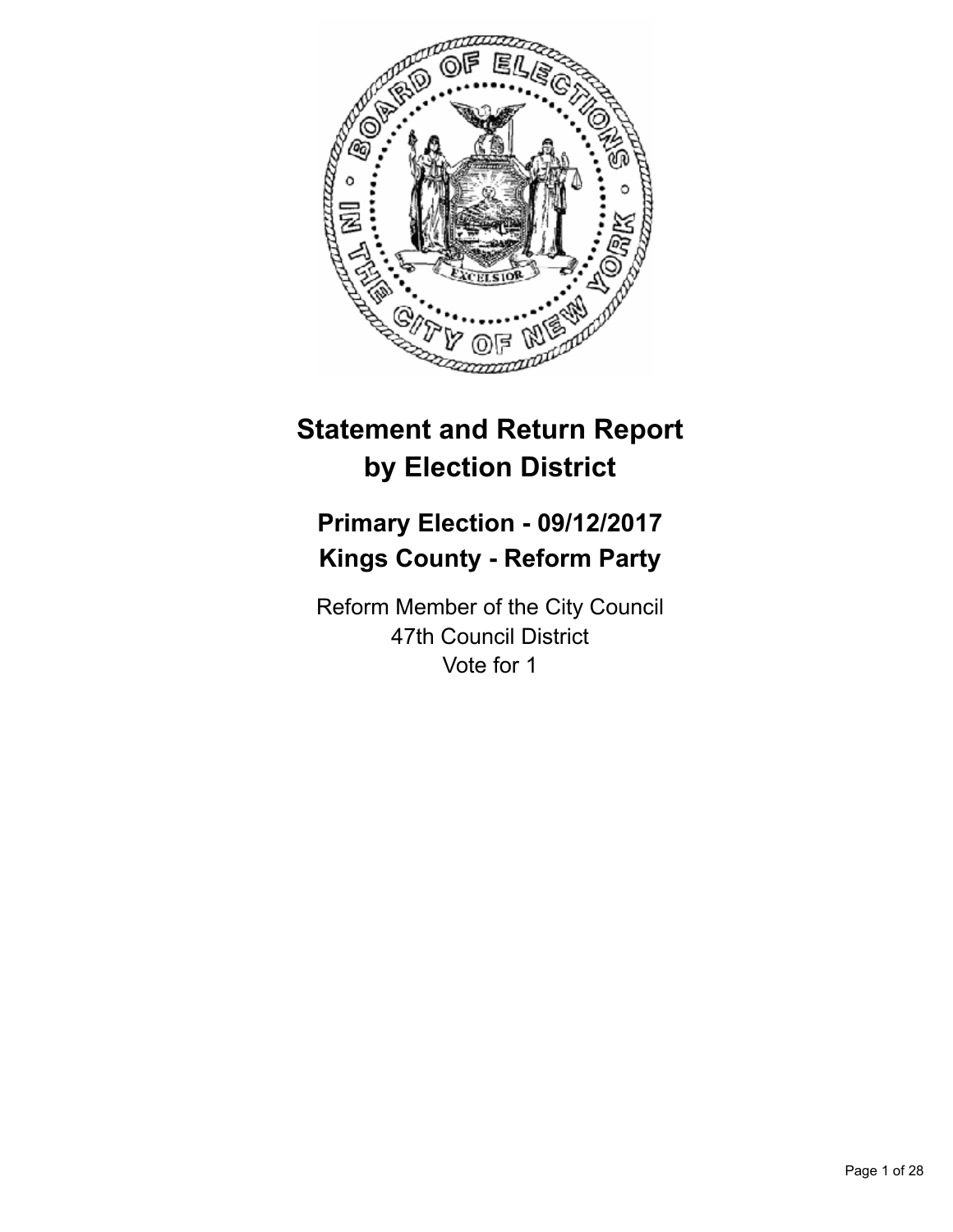

| <b>Total Applicable Ballots</b>                          | 0            |
|----------------------------------------------------------|--------------|
| Less - Inapplicable Federal/Special Presidential Ballots | $\Omega$     |
| <b>Total Ballots</b>                                     | $\mathbf{0}$ |
| AFFIDAVIT                                                | $\Omega$     |
| <b>ABSENTEE / MILITARY</b>                               | $\Omega$     |
| <b>MANUALLY COUNTED EMERGENCY</b>                        | 0            |
| PUBLIC COUNTER                                           | 0            |

#### **019/45**

| 0            |
|--------------|
| $\Omega$     |
| $\mathbf{0}$ |
| $\Omega$     |
| $\Omega$     |
| $\Omega$     |
| 0            |
|              |

#### **020/45**

| <b>Total Applicable Ballots</b>                          | 0        |
|----------------------------------------------------------|----------|
| Less - Inapplicable Federal/Special Presidential Ballots | 0        |
| <b>Total Ballots</b>                                     | 0        |
| AFFIDAVIT                                                | 0        |
| <b>ABSENTEE / MILITARY</b>                               | $\Omega$ |
| MANUALLY COUNTED EMERGENCY                               |          |
| PUBLIC COUNTER                                           |          |

#### **021/45**

| <b>PUBLIC COUNTER</b>                                    |              |
|----------------------------------------------------------|--------------|
| MANUALLY COUNTED EMERGENCY                               | 0            |
| ABSENTEE / MILITARY                                      | 0            |
| AFFIDAVIT                                                | 0            |
| <b>Total Ballots</b>                                     |              |
| Less - Inapplicable Federal/Special Presidential Ballots | <sup>0</sup> |
| <b>Total Applicable Ballots</b>                          |              |
| Unrecorded                                               |              |

| <b>PUBLIC COUNTER</b>                                    | 2        |
|----------------------------------------------------------|----------|
| MANUALLY COUNTED EMERGENCY                               | 0        |
| ABSENTEE / MILITARY                                      | 0        |
| AFFIDAVIT                                                | 0        |
| <b>Total Ballots</b>                                     |          |
| Less - Inapplicable Federal/Special Presidential Ballots | $\Omega$ |
| <b>Total Applicable Ballots</b>                          | 2        |
| Unrecorded                                               | 2        |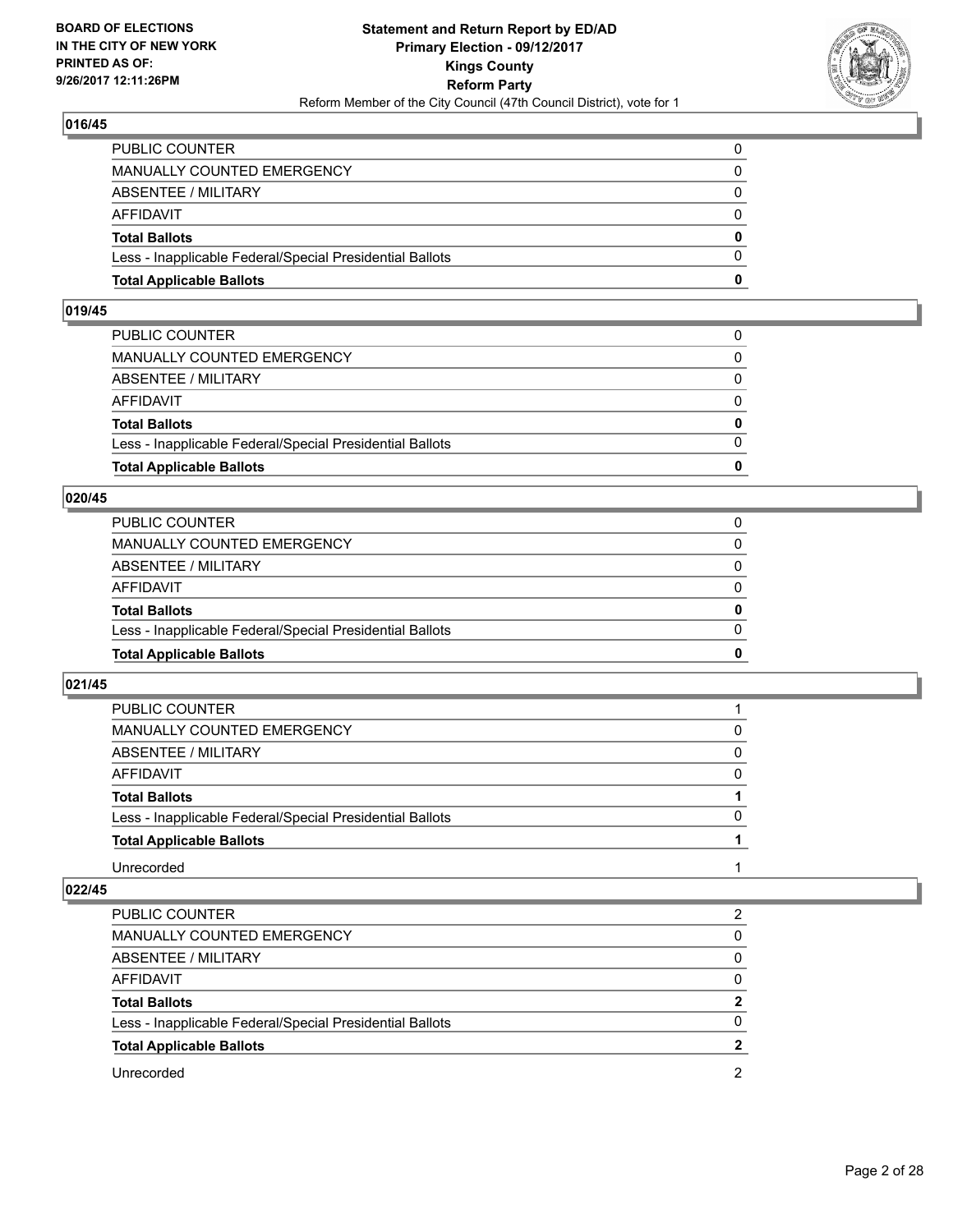

| <b>Total Applicable Ballots</b>                          | 0            |
|----------------------------------------------------------|--------------|
| Less - Inapplicable Federal/Special Presidential Ballots | $\Omega$     |
| <b>Total Ballots</b>                                     | $\mathbf{0}$ |
| <b>AFFIDAVIT</b>                                         | 0            |
| <b>ABSENTEE / MILITARY</b>                               | $\Omega$     |
| <b>MANUALLY COUNTED EMERGENCY</b>                        | 0            |
| PUBLIC COUNTER                                           |              |

## **032/45**

| PUBLIC COUNTER                                           |          |
|----------------------------------------------------------|----------|
| MANUALLY COUNTED EMERGENCY                               | 0        |
| ABSENTEE / MILITARY                                      | $\Omega$ |
| AFFIDAVIT                                                | $\Omega$ |
| <b>Total Ballots</b>                                     |          |
| Less - Inapplicable Federal/Special Presidential Ballots | $\Omega$ |
| <b>Total Applicable Ballots</b>                          |          |
| Unrecorded                                               |          |

### **033/45**

| <b>Total Votes</b>                                       | 2              |
|----------------------------------------------------------|----------------|
| VINCENT J. GENTILE (WRITE-IN)                            |                |
| UNATTRIBUTABLE WRITE-IN (WRITE-IN)                       |                |
| <b>Total Applicable Ballots</b>                          | $\mathbf{2}$   |
| Less - Inapplicable Federal/Special Presidential Ballots | 0              |
| Total Ballots                                            | $\mathbf{2}$   |
| AFFIDAVIT                                                | $\mathbf{0}$   |
| ABSENTEE / MILITARY                                      | 0              |
| MANUALLY COUNTED EMERGENCY                               | 0              |
| PUBLIC COUNTER                                           | $\overline{2}$ |

| PUBLIC COUNTER                                           |          |
|----------------------------------------------------------|----------|
| MANUALLY COUNTED EMERGENCY                               | 0        |
| <b>ABSENTEE / MILITARY</b>                               | 0        |
| <b>AFFIDAVIT</b>                                         | $\Omega$ |
| <b>Total Ballots</b>                                     |          |
| Less - Inapplicable Federal/Special Presidential Ballots | $\Omega$ |
| <b>Total Applicable Ballots</b>                          |          |
| Unrecorded                                               |          |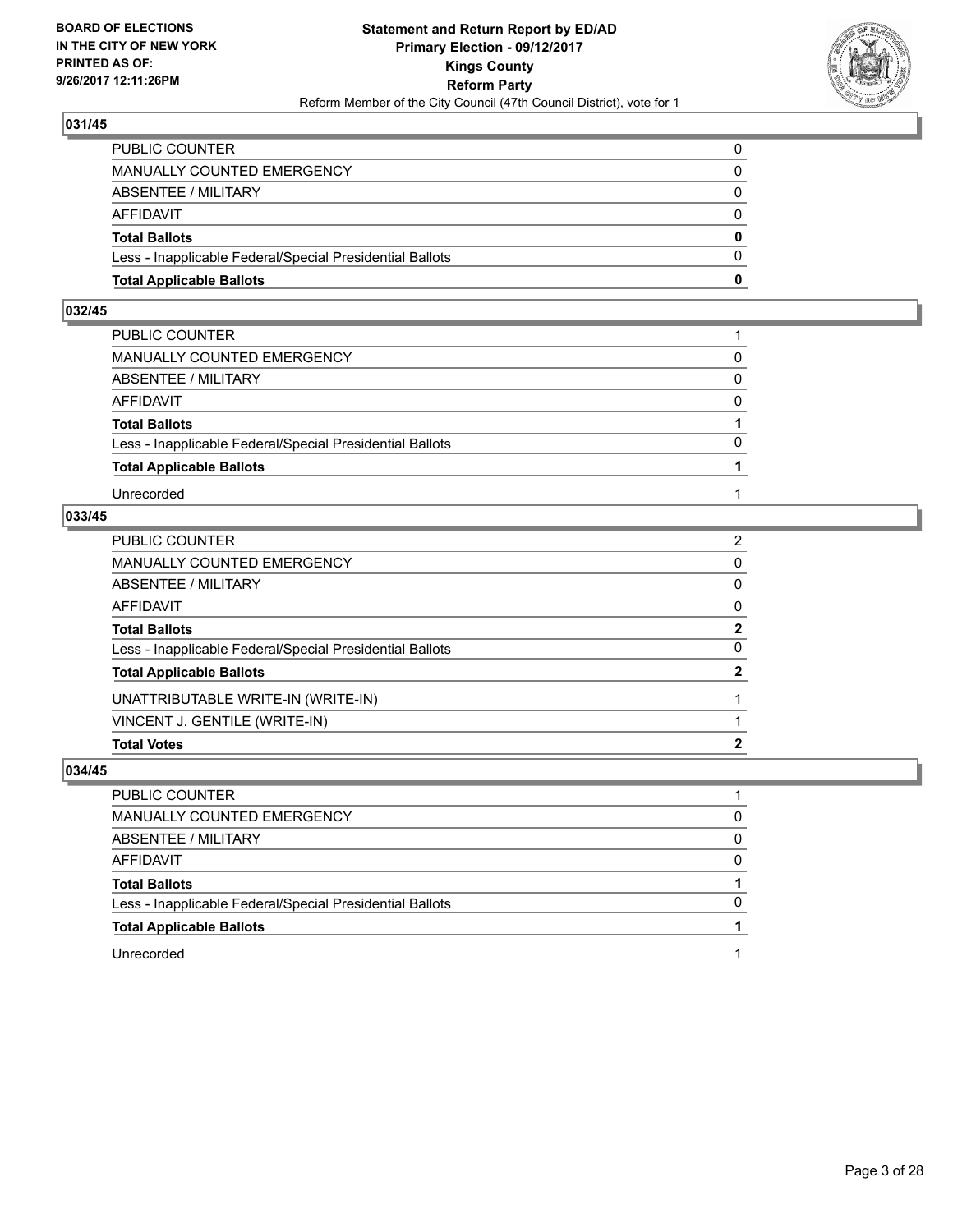

| PUBLIC COUNTER                                           |  |
|----------------------------------------------------------|--|
| <b>MANUALLY COUNTED EMERGENCY</b>                        |  |
| <b>ABSENTEE / MILITARY</b>                               |  |
| AFFIDAVIT                                                |  |
| <b>Total Ballots</b>                                     |  |
| Less - Inapplicable Federal/Special Presidential Ballots |  |
| <b>Total Applicable Ballots</b>                          |  |
| Unrecorded                                               |  |

# **036/45**

| <b>Total Applicable Ballots</b>                          | 0            |
|----------------------------------------------------------|--------------|
|                                                          |              |
| Less - Inapplicable Federal/Special Presidential Ballots | $\Omega$     |
| <b>Total Ballots</b>                                     | $\mathbf{0}$ |
| AFFIDAVIT                                                | $\Omega$     |
| ABSENTEE / MILITARY                                      | $\Omega$     |
| MANUALLY COUNTED EMERGENCY                               | 0            |
| PUBLIC COUNTER                                           | $\Omega$     |

# **040/45**

| PUBLIC COUNTER                                           |          |
|----------------------------------------------------------|----------|
| MANUALLY COUNTED EMERGENCY                               | 0        |
| ABSENTEE / MILITARY                                      | 0        |
| AFFIDAVIT                                                | $\Omega$ |
| <b>Total Ballots</b>                                     |          |
| Less - Inapplicable Federal/Special Presidential Ballots | 0        |
| <b>Total Applicable Ballots</b>                          |          |
| Unrecorded                                               |          |

| PUBLIC COUNTER                                           | 4 |
|----------------------------------------------------------|---|
| <b>MANUALLY COUNTED EMERGENCY</b>                        | 0 |
| ABSENTEE / MILITARY                                      | 0 |
| AFFIDAVIT                                                | 0 |
| <b>Total Ballots</b>                                     | 4 |
| Less - Inapplicable Federal/Special Presidential Ballots | 0 |
| <b>Total Applicable Ballots</b>                          | 4 |
| MARK TREYGER (WRITE-IN)                                  |   |
| UNATTRIBUTABLE WRITE-IN (WRITE-IN)                       |   |
| <b>Total Votes</b>                                       | 2 |
| Unrecorded                                               | 2 |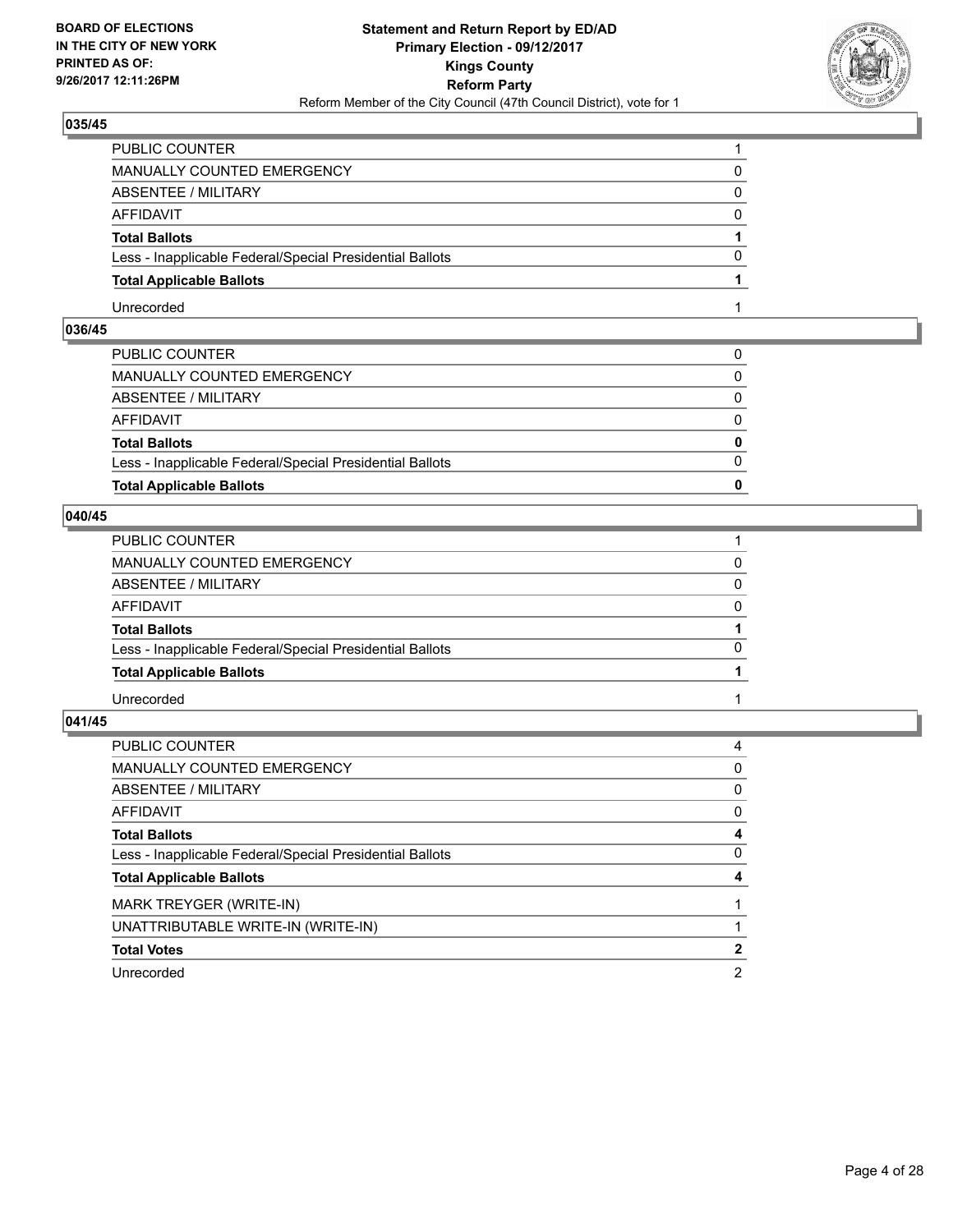

| <b>Total Applicable Ballots</b>                          | 0        |
|----------------------------------------------------------|----------|
| Less - Inapplicable Federal/Special Presidential Ballots | $\Omega$ |
| <b>Total Ballots</b>                                     | 0        |
| AFFIDAVIT                                                | 0        |
| <b>ABSENTEE / MILITARY</b>                               | $\Omega$ |
| MANUALLY COUNTED EMERGENCY                               | 0        |
| PUBLIC COUNTER                                           | 0        |

#### **043/45**

| PUBLIC COUNTER                                           | 5            |
|----------------------------------------------------------|--------------|
|                                                          |              |
| MANUALLY COUNTED EMERGENCY                               | 0            |
| ABSENTEE / MILITARY                                      | $\mathbf{0}$ |
| AFFIDAVIT                                                | 0            |
| <b>Total Ballots</b>                                     | 5            |
| Less - Inapplicable Federal/Special Presidential Ballots | 0            |
| <b>Total Applicable Ballots</b>                          | 5            |
| CHAIM DEUTSCH (WRITE-IN)                                 |              |
| UNATTRIBUTABLE WRITE-IN (WRITE-IN)                       | 3            |
| <b>Total Votes</b>                                       | 4            |
| Unrecorded                                               |              |

#### **044/45**

| PUBLIC COUNTER                                           |          |
|----------------------------------------------------------|----------|
| <b>MANUALLY COUNTED EMERGENCY</b>                        |          |
| ABSENTEE / MILITARY                                      |          |
| <b>AFFIDAVIT</b>                                         | $\Omega$ |
| <b>Total Ballots</b>                                     |          |
| Less - Inapplicable Federal/Special Presidential Ballots | 0        |
| <b>Total Applicable Ballots</b>                          |          |
| Unrecorded                                               |          |

| <b>Total Applicable Ballots</b>                          |  |
|----------------------------------------------------------|--|
| Less - Inapplicable Federal/Special Presidential Ballots |  |
| <b>Total Ballots</b>                                     |  |
| AFFIDAVIT                                                |  |
| ABSENTEE / MILITARY                                      |  |
| MANUALLY COUNTED EMERGENCY                               |  |
| <b>PUBLIC COUNTER</b>                                    |  |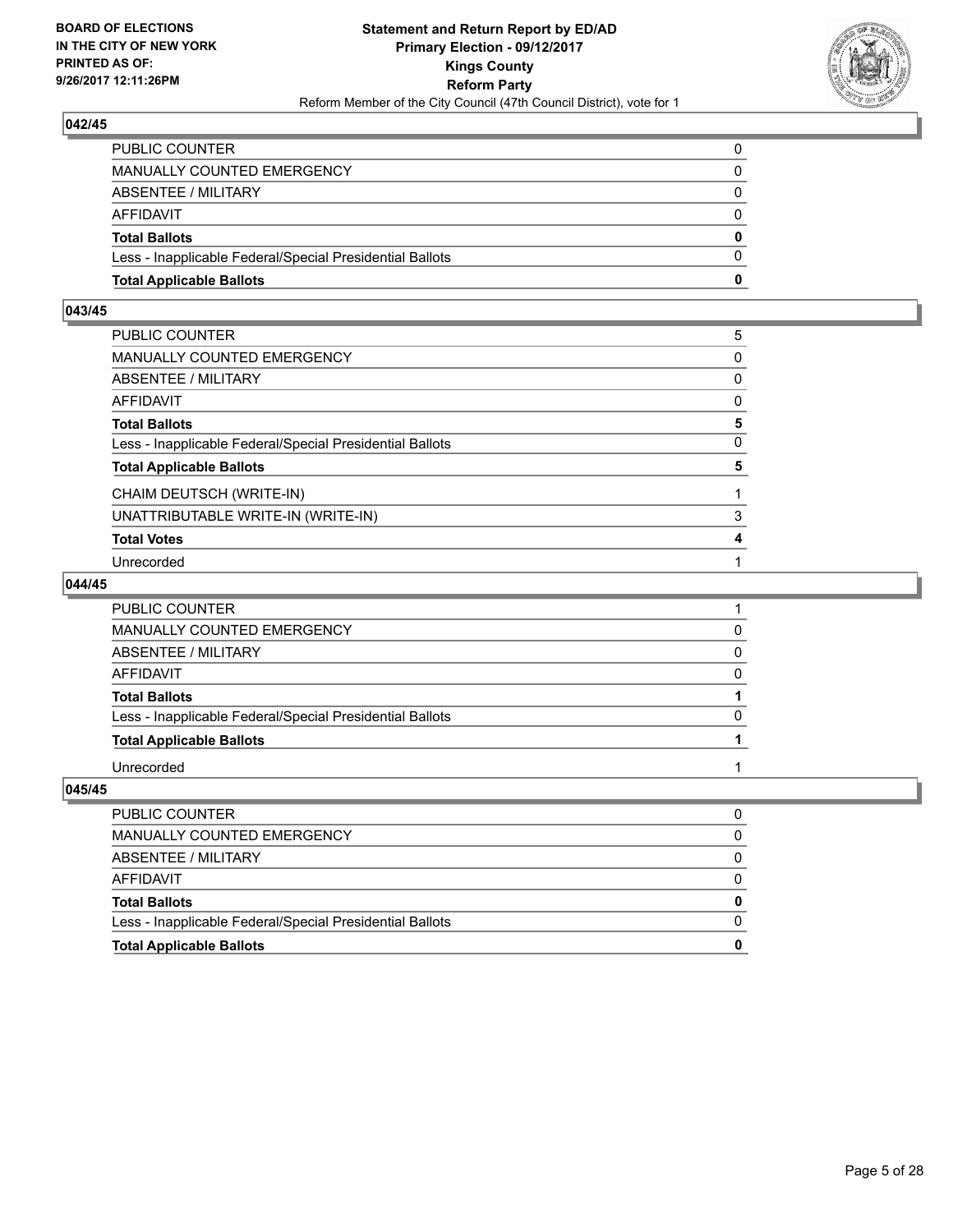

| PUBLIC COUNTER                                           | 2              |
|----------------------------------------------------------|----------------|
| MANUALLY COUNTED EMERGENCY                               | 0              |
| <b>ABSENTEE / MILITARY</b>                               | 0              |
| <b>AFFIDAVIT</b>                                         | $\Omega$       |
| <b>Total Ballots</b>                                     | $\overline{2}$ |
| Less - Inapplicable Federal/Special Presidential Ballots | 0              |
| <b>Total Applicable Ballots</b>                          | 2              |
| Unrecorded                                               | 2              |

| <b>Total Applicable Ballots</b>                          | 0            |
|----------------------------------------------------------|--------------|
| Less - Inapplicable Federal/Special Presidential Ballots | $\Omega$     |
| <b>Total Ballots</b>                                     | $\mathbf{0}$ |
| AFFIDAVIT                                                | $\Omega$     |
| ABSENTEE / MILITARY                                      | $\mathbf{0}$ |
| MANUALLY COUNTED EMERGENCY                               | 0            |
| PUBLIC COUNTER                                           |              |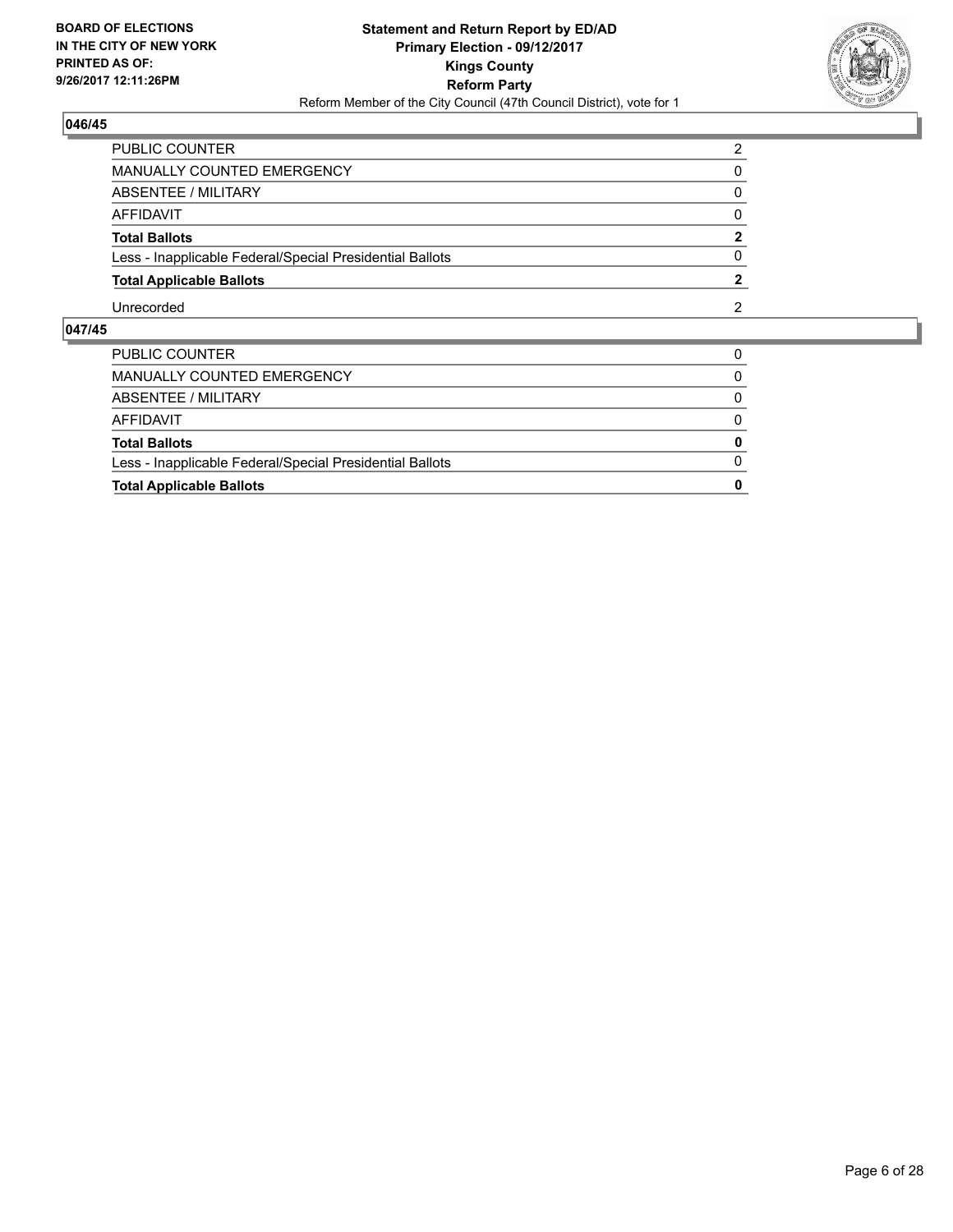

| PUBLIC COUNTER                                           |  |
|----------------------------------------------------------|--|
| MANUALLY COUNTED EMERGENCY                               |  |
| <b>ABSENTEE / MILITARY</b>                               |  |
| AFFIDAVIT                                                |  |
| <b>Total Ballots</b>                                     |  |
| Less - Inapplicable Federal/Special Presidential Ballots |  |
| <b>Total Applicable Ballots</b>                          |  |
| Unrecorded                                               |  |

# **002/46**

| <b>Total Applicable Ballots</b>                          | 0            |
|----------------------------------------------------------|--------------|
|                                                          |              |
| Less - Inapplicable Federal/Special Presidential Ballots | $\Omega$     |
| <b>Total Ballots</b>                                     | $\mathbf{0}$ |
| AFFIDAVIT                                                | $\Omega$     |
| ABSENTEE / MILITARY                                      | $\Omega$     |
| MANUALLY COUNTED EMERGENCY                               | 0            |
| PUBLIC COUNTER                                           | $\Omega$     |

# **003/46**

| PUBLIC COUNTER                                           |          |
|----------------------------------------------------------|----------|
| MANUALLY COUNTED EMERGENCY                               | 0        |
| ABSENTEE / MILITARY                                      | 0        |
| AFFIDAVIT                                                | $\Omega$ |
| <b>Total Ballots</b>                                     |          |
| Less - Inapplicable Federal/Special Presidential Ballots | 0        |
| <b>Total Applicable Ballots</b>                          |          |
| Unrecorded                                               |          |

#### **004/46**

| <b>Total Applicable Ballots</b>                          | 0            |
|----------------------------------------------------------|--------------|
| Less - Inapplicable Federal/Special Presidential Ballots | $\Omega$     |
| <b>Total Ballots</b>                                     | $\bf{0}$     |
| <b>AFFIDAVIT</b>                                         | $\Omega$     |
| ABSENTEE / MILITARY                                      | $\mathbf{0}$ |
| MANUALLY COUNTED EMERGENCY                               | $\Omega$     |
| PUBLIC COUNTER                                           | 0            |

| <b>PUBLIC COUNTER</b>                                    |   |
|----------------------------------------------------------|---|
| MANUALLY COUNTED EMERGENCY                               |   |
| ABSENTEE / MILITARY                                      |   |
| AFFIDAVIT                                                |   |
| <b>Total Ballots</b>                                     | 0 |
| Less - Inapplicable Federal/Special Presidential Ballots |   |
| <b>Total Applicable Ballots</b>                          | o |
|                                                          |   |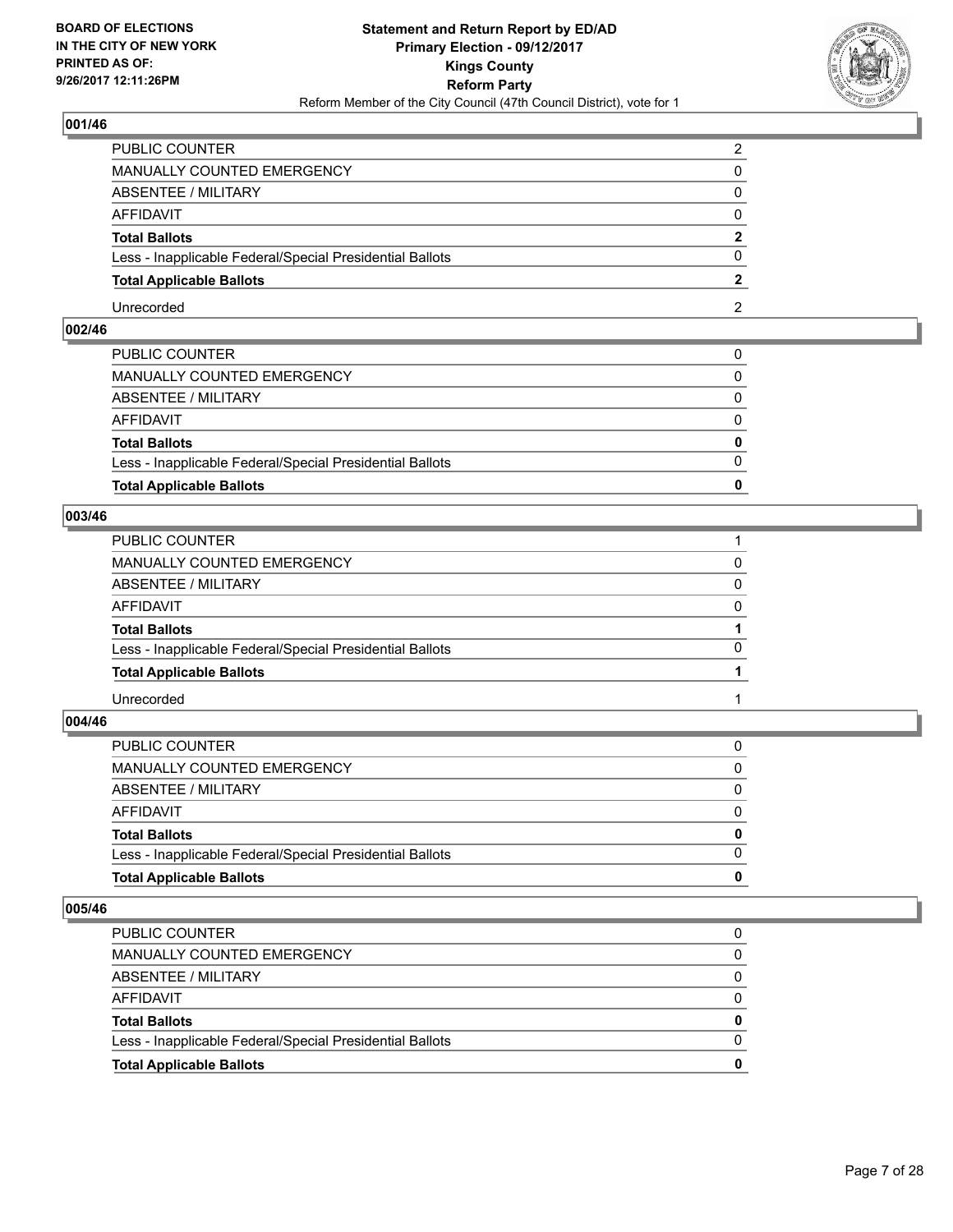

| <b>PUBLIC COUNTER</b>                                    |              |
|----------------------------------------------------------|--------------|
| MANUALLY COUNTED EMERGENCY                               | 0            |
| ABSENTEE / MILITARY                                      |              |
| AFFIDAVIT                                                | 0            |
| <b>Total Ballots</b>                                     | 2            |
| Less - Inapplicable Federal/Special Presidential Ballots | 0            |
| <b>Total Applicable Ballots</b>                          | $\mathbf{2}$ |
| CHAIM M DEUTSCH (WRITE-IN)                               |              |
| <b>Total Votes</b>                                       |              |
| Unrecorded                                               |              |

#### **007/46**

| PUBLIC COUNTER                                           | 3        |
|----------------------------------------------------------|----------|
| MANUALLY COUNTED EMERGENCY                               | $\Omega$ |
| ABSENTEE / MILITARY                                      | 0        |
| AFFIDAVIT                                                | $\Omega$ |
| <b>Total Ballots</b>                                     | 3        |
| Less - Inapplicable Federal/Special Presidential Ballots | $\Omega$ |
| <b>Total Applicable Ballots</b>                          |          |
| Unrecorded                                               | 3        |

#### **008/46**

| PUBLIC COUNTER                                           | 2              |
|----------------------------------------------------------|----------------|
| MANUALLY COUNTED EMERGENCY                               | $\Omega$       |
| ABSENTEE / MILITARY                                      |                |
| AFFIDAVIT                                                | 0              |
| Total Ballots                                            | 3              |
| Less - Inapplicable Federal/Special Presidential Ballots | 0              |
| <b>Total Applicable Ballots</b>                          | 3              |
| UNATTRIBUTABLE WRITE-IN (WRITE-IN)                       | $\overline{2}$ |
| <b>Total Votes</b>                                       | $\overline{2}$ |
| Unrecorded                                               |                |

| <b>PUBLIC COUNTER</b>                                    |   |
|----------------------------------------------------------|---|
| MANUALLY COUNTED EMERGENCY                               | 0 |
| ABSENTEE / MILITARY                                      | 0 |
| AFFIDAVIT                                                | 0 |
| <b>Total Ballots</b>                                     |   |
| Less - Inapplicable Federal/Special Presidential Ballots | 0 |
| <b>Total Applicable Ballots</b>                          |   |
| Unrecorded                                               |   |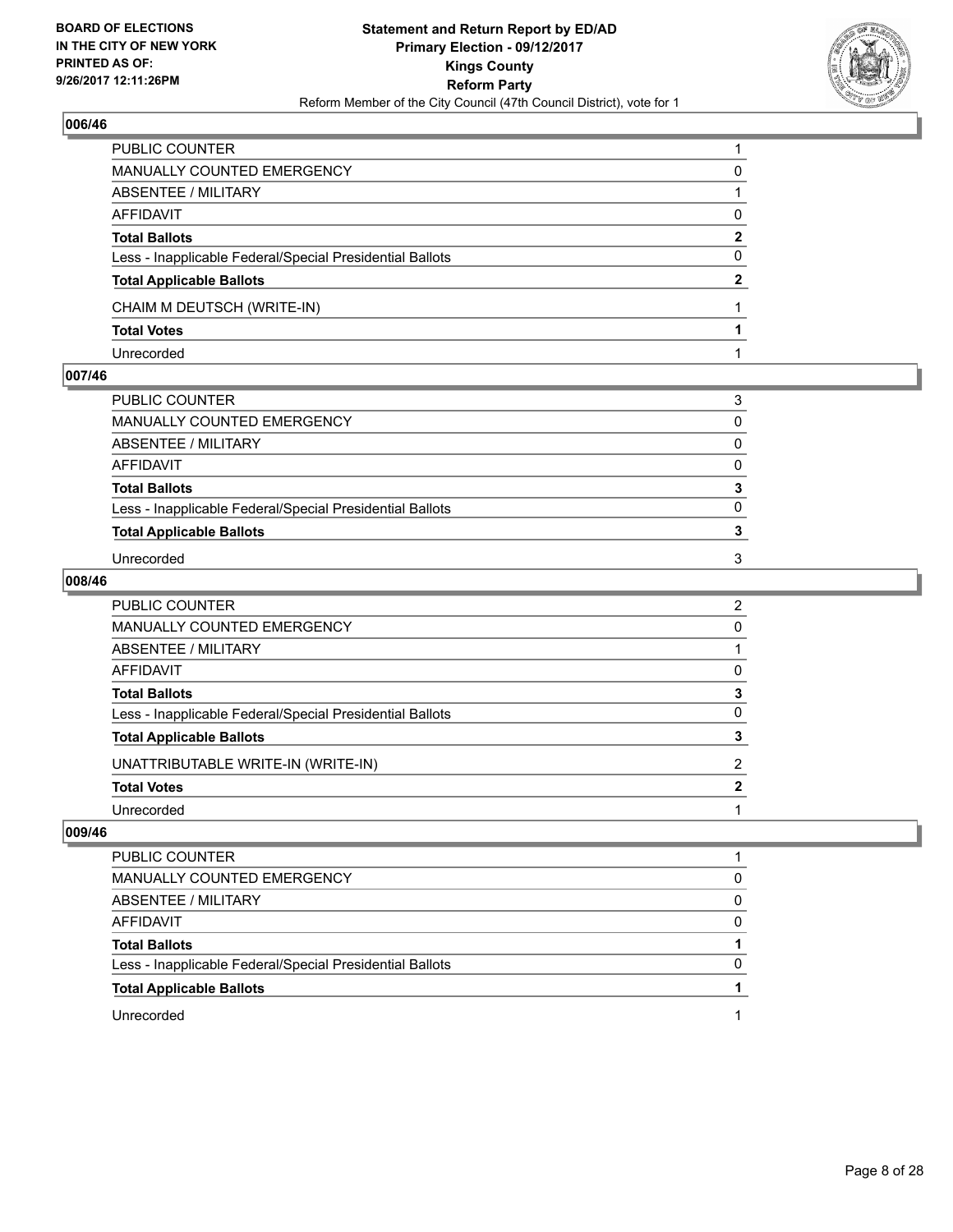

| <b>Total Applicable Ballots</b>                          | 0            |
|----------------------------------------------------------|--------------|
| Less - Inapplicable Federal/Special Presidential Ballots | $\Omega$     |
| <b>Total Ballots</b>                                     | $\mathbf{0}$ |
| <b>AFFIDAVIT</b>                                         | 0            |
| <b>ABSENTEE / MILITARY</b>                               | $\Omega$     |
| <b>MANUALLY COUNTED EMERGENCY</b>                        | 0            |
| PUBLIC COUNTER                                           |              |

#### **011/46**

| PUBLIC COUNTER                                           |                |
|----------------------------------------------------------|----------------|
| MANUALLY COUNTED EMERGENCY                               | 0              |
| ABSENTEE / MILITARY                                      | $\overline{2}$ |
| AFFIDAVIT                                                | $\Omega$       |
| <b>Total Ballots</b>                                     | 3              |
| Less - Inapplicable Federal/Special Presidential Ballots | $\Omega$       |
| <b>Total Applicable Ballots</b>                          |                |
| Unrecorded                                               | 3              |

# **012/46**

| <b>Total Applicable Ballots</b>                          | 0            |
|----------------------------------------------------------|--------------|
| Less - Inapplicable Federal/Special Presidential Ballots | $\Omega$     |
| Total Ballots                                            | $\mathbf{0}$ |
| AFFIDAVIT                                                | $\Omega$     |
| ABSENTEE / MILITARY                                      | $\Omega$     |
| MANUALLY COUNTED EMERGENCY                               | 0            |
| PUBLIC COUNTER                                           |              |

#### **013/46**

| <b>PUBLIC COUNTER</b>                                    |          |
|----------------------------------------------------------|----------|
| MANUALLY COUNTED EMERGENCY                               |          |
| ABSENTEE / MILITARY                                      | $\Omega$ |
| AFFIDAVIT                                                | $\Omega$ |
| <b>Total Ballots</b>                                     |          |
| Less - Inapplicable Federal/Special Presidential Ballots | 0        |
| <b>Total Applicable Ballots</b>                          |          |
| Unrecorded                                               |          |

| <b>PUBLIC COUNTER</b>                                    | 3        |
|----------------------------------------------------------|----------|
| MANUALLY COUNTED EMERGENCY                               | 0        |
| ABSENTEE / MILITARY                                      |          |
| AFFIDAVIT                                                | 0        |
| <b>Total Ballots</b>                                     | 4        |
| Less - Inapplicable Federal/Special Presidential Ballots | $\Omega$ |
| <b>Total Applicable Ballots</b>                          | 4        |
| Unrecorded                                               |          |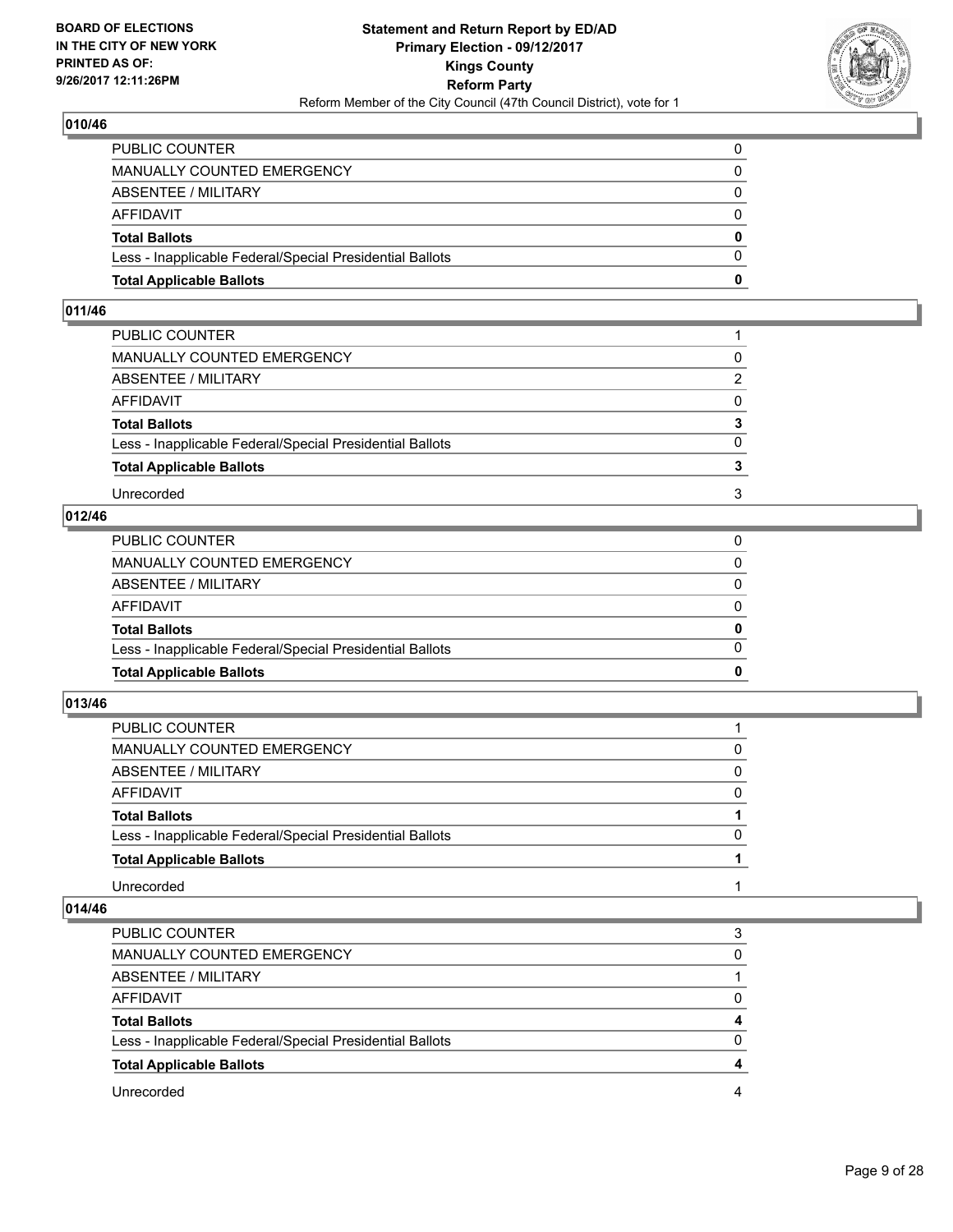

| <b>Total Applicable Ballots</b>                          | 0        |
|----------------------------------------------------------|----------|
| Less - Inapplicable Federal/Special Presidential Ballots | $\Omega$ |
| <b>Total Ballots</b>                                     | 0        |
| <b>AFFIDAVIT</b>                                         | 0        |
| ABSENTEE / MILITARY                                      | $\Omega$ |
| <b>MANUALLY COUNTED EMERGENCY</b>                        |          |
| PUBLIC COUNTER                                           |          |

#### **016/46**

| PUBLIC COUNTER                                           | 2            |
|----------------------------------------------------------|--------------|
| MANUALLY COUNTED EMERGENCY                               | 0            |
| <b>ABSENTEE / MILITARY</b>                               | $\Omega$     |
| AFFIDAVIT                                                | $\Omega$     |
| <b>Total Ballots</b>                                     | $\mathbf{2}$ |
| Less - Inapplicable Federal/Special Presidential Ballots | $\Omega$     |
| <b>Total Applicable Ballots</b>                          |              |
| Unrecorded                                               | 2            |

### **026/46**

| PUBLIC COUNTER                                           | 2              |
|----------------------------------------------------------|----------------|
| MANUALLY COUNTED EMERGENCY                               | 0              |
| ABSENTEE / MILITARY                                      | $\Omega$       |
| AFFIDAVIT                                                | $\Omega$       |
| <b>Total Ballots</b>                                     | $\overline{2}$ |
| Less - Inapplicable Federal/Special Presidential Ballots | 0              |
| <b>Total Applicable Ballots</b>                          |                |
| Unrecorded                                               | 2              |

#### **027/46**

| <b>Total Applicable Ballots</b>                          | 0            |
|----------------------------------------------------------|--------------|
| Less - Inapplicable Federal/Special Presidential Ballots | $\Omega$     |
| <b>Total Ballots</b>                                     | $\mathbf{0}$ |
| <b>AFFIDAVIT</b>                                         | $\Omega$     |
| ABSENTEE / MILITARY                                      | $\Omega$     |
| <b>MANUALLY COUNTED EMERGENCY</b>                        | 0            |
| PUBLIC COUNTER                                           |              |

| <b>PUBLIC COUNTER</b>                                    | 3 |
|----------------------------------------------------------|---|
| MANUALLY COUNTED EMERGENCY                               | 0 |
| ABSENTEE / MILITARY                                      | 0 |
| AFFIDAVIT                                                | 0 |
| <b>Total Ballots</b>                                     | з |
| Less - Inapplicable Federal/Special Presidential Ballots | 0 |
| <b>Total Applicable Ballots</b>                          | 3 |
| UNATTRIBUTABLE WRITE-IN (WRITE-IN)                       |   |
| <b>Total Votes</b>                                       |   |
| Unrecorded                                               | 2 |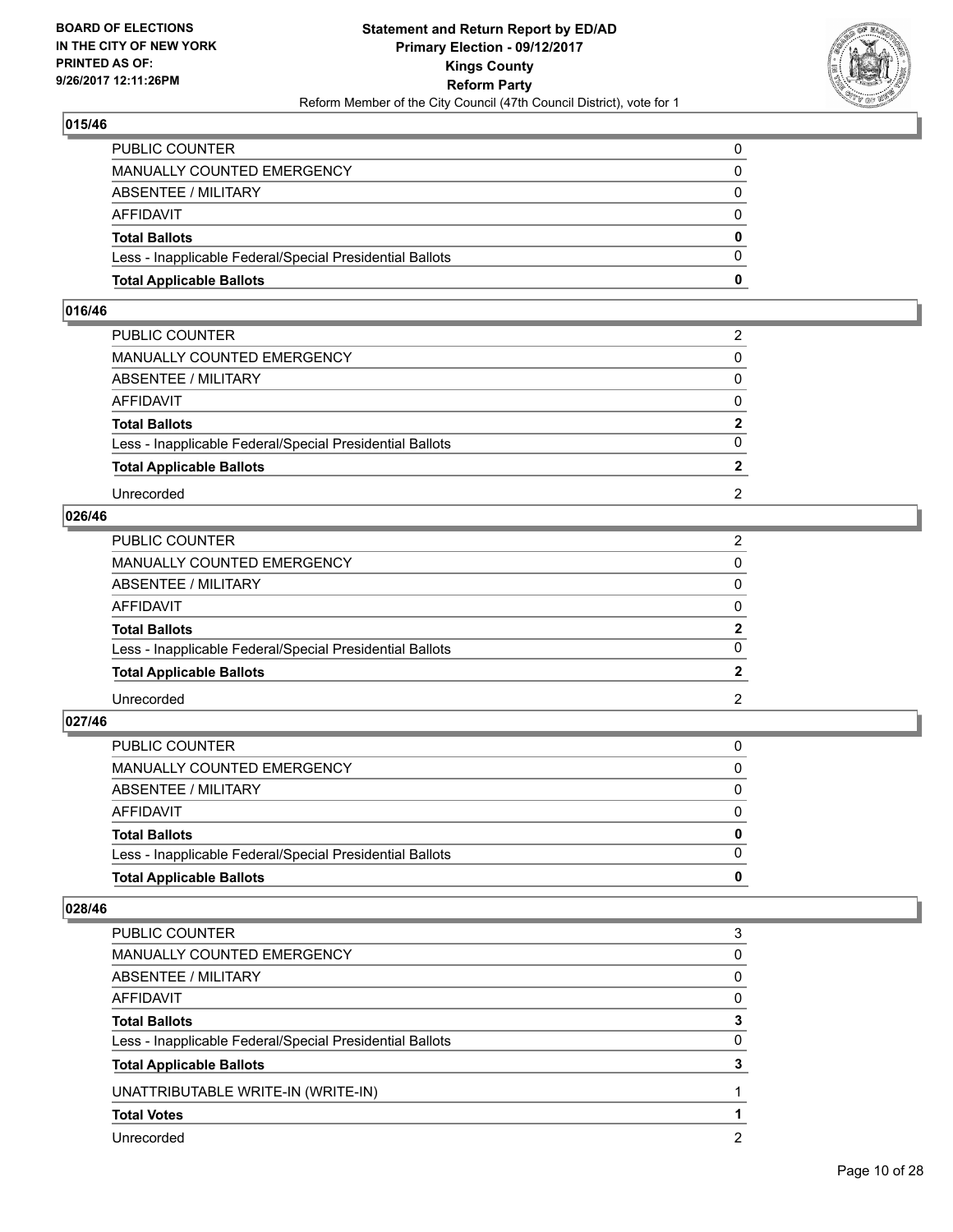

| PUBLIC COUNTER                                           | 3        |
|----------------------------------------------------------|----------|
| MANUALLY COUNTED EMERGENCY                               | 0        |
| <b>ABSENTEE / MILITARY</b>                               | 0        |
| <b>AFFIDAVIT</b>                                         | $\Omega$ |
| <b>Total Ballots</b>                                     | 3        |
| Less - Inapplicable Federal/Special Presidential Ballots | $\Omega$ |
| <b>Total Applicable Ballots</b>                          |          |
| Unrecorded                                               | 3        |

# **030/46**

| PUBLIC COUNTER                                           | 4              |
|----------------------------------------------------------|----------------|
| MANUALLY COUNTED EMERGENCY                               | $\Omega$       |
| ABSENTEE / MILITARY                                      | 0              |
| AFFIDAVIT                                                | 0              |
| Total Ballots                                            | 4              |
| Less - Inapplicable Federal/Special Presidential Ballots | 0              |
| <b>Total Applicable Ballots</b>                          | 4              |
| UNATTRIBUTABLE WRITE-IN (WRITE-IN)                       | 2              |
| <b>Total Votes</b>                                       | $\mathbf{2}$   |
| Unrecorded                                               | $\overline{2}$ |
|                                                          |                |

#### **032/46**

| PUBLIC COUNTER                                           | 3            |
|----------------------------------------------------------|--------------|
| MANUALLY COUNTED EMERGENCY                               | $\mathbf{0}$ |
| ABSENTEE / MILITARY                                      | 0            |
| AFFIDAVIT                                                | $\mathbf{0}$ |
| Total Ballots                                            | 3            |
| Less - Inapplicable Federal/Special Presidential Ballots | 0            |
| <b>Total Applicable Ballots</b>                          | 3            |
| UNATTRIBUTABLE WRITE-IN (WRITE-IN)                       |              |
| <b>Total Votes</b>                                       |              |
| Unrecorded                                               | 2            |

| PUBLIC COUNTER                                           |  |
|----------------------------------------------------------|--|
| MANUALLY COUNTED EMERGENCY                               |  |
| ABSENTEE / MILITARY                                      |  |
| AFFIDAVIT                                                |  |
| <b>Total Ballots</b>                                     |  |
| Less - Inapplicable Federal/Special Presidential Ballots |  |
| <b>Total Applicable Ballots</b>                          |  |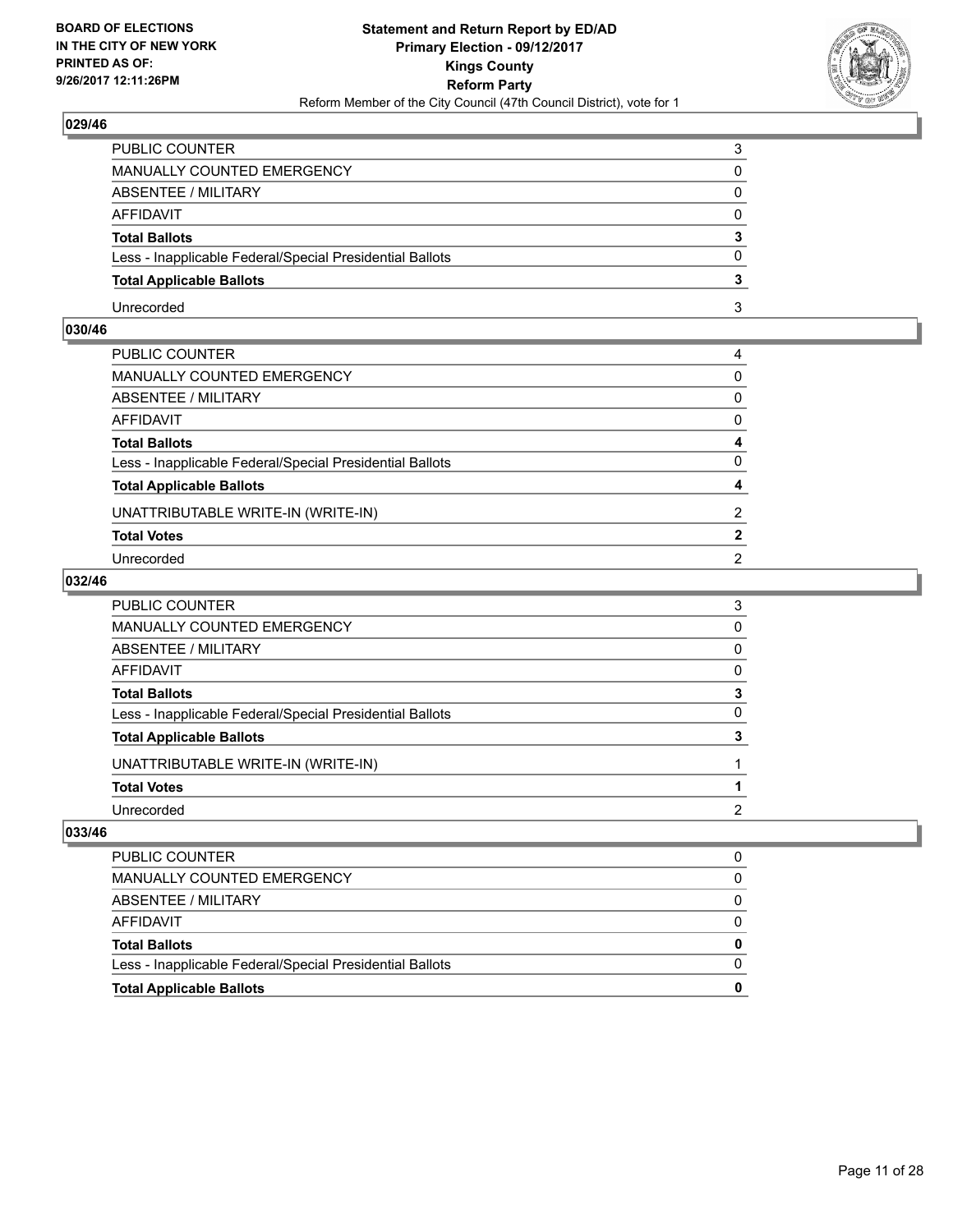

| PUBLIC COUNTER                                           | 3 |
|----------------------------------------------------------|---|
| MANUALLY COUNTED EMERGENCY                               | 0 |
| <b>ABSENTEE / MILITARY</b>                               | 0 |
| AFFIDAVIT                                                | 0 |
| <b>Total Ballots</b>                                     | 3 |
| Less - Inapplicable Federal/Special Presidential Ballots | 0 |
| <b>Total Applicable Ballots</b>                          | 3 |
| UNATTRIBUTABLE WRITE-IN (WRITE-IN)                       |   |
| <b>Total Votes</b>                                       |   |
| Unrecorded                                               | 2 |

#### **039/46**

| PUBLIC COUNTER                                           | 2              |
|----------------------------------------------------------|----------------|
| MANUALLY COUNTED EMERGENCY                               | 0              |
| ABSENTEE / MILITARY                                      | $\Omega$       |
| AFFIDAVIT                                                | 0              |
| Total Ballots                                            | $\mathbf{2}$   |
| Less - Inapplicable Federal/Special Presidential Ballots | 0              |
| <b>Total Applicable Ballots</b>                          | $\overline{2}$ |
| UNATTRIBUTABLE WRITE-IN (WRITE-IN)                       |                |
| <b>Total Votes</b>                                       |                |
| Unrecorded                                               |                |

#### **040/46**

| <b>PUBLIC COUNTER</b>                                    |   |
|----------------------------------------------------------|---|
| <b>MANUALLY COUNTED EMERGENCY</b>                        | 0 |
| ABSENTEE / MILITARY                                      | 0 |
| AFFIDAVIT                                                | 0 |
| <b>Total Ballots</b>                                     |   |
| Less - Inapplicable Federal/Special Presidential Ballots | 0 |
| <b>Total Applicable Ballots</b>                          |   |
| MARK TREYGER (WRITE-IN)                                  |   |
| <b>Total Votes</b>                                       |   |

| PUBLIC COUNTER                                           |   |
|----------------------------------------------------------|---|
| MANUALLY COUNTED EMERGENCY                               | 0 |
| ABSENTEE / MILITARY                                      | 0 |
| AFFIDAVIT                                                | 0 |
| <b>Total Ballots</b>                                     |   |
| Less - Inapplicable Federal/Special Presidential Ballots | 0 |
| <b>Total Applicable Ballots</b>                          |   |
| UNATTRIBUTABLE WRITE-IN (WRITE-IN)                       |   |
| <b>Total Votes</b>                                       |   |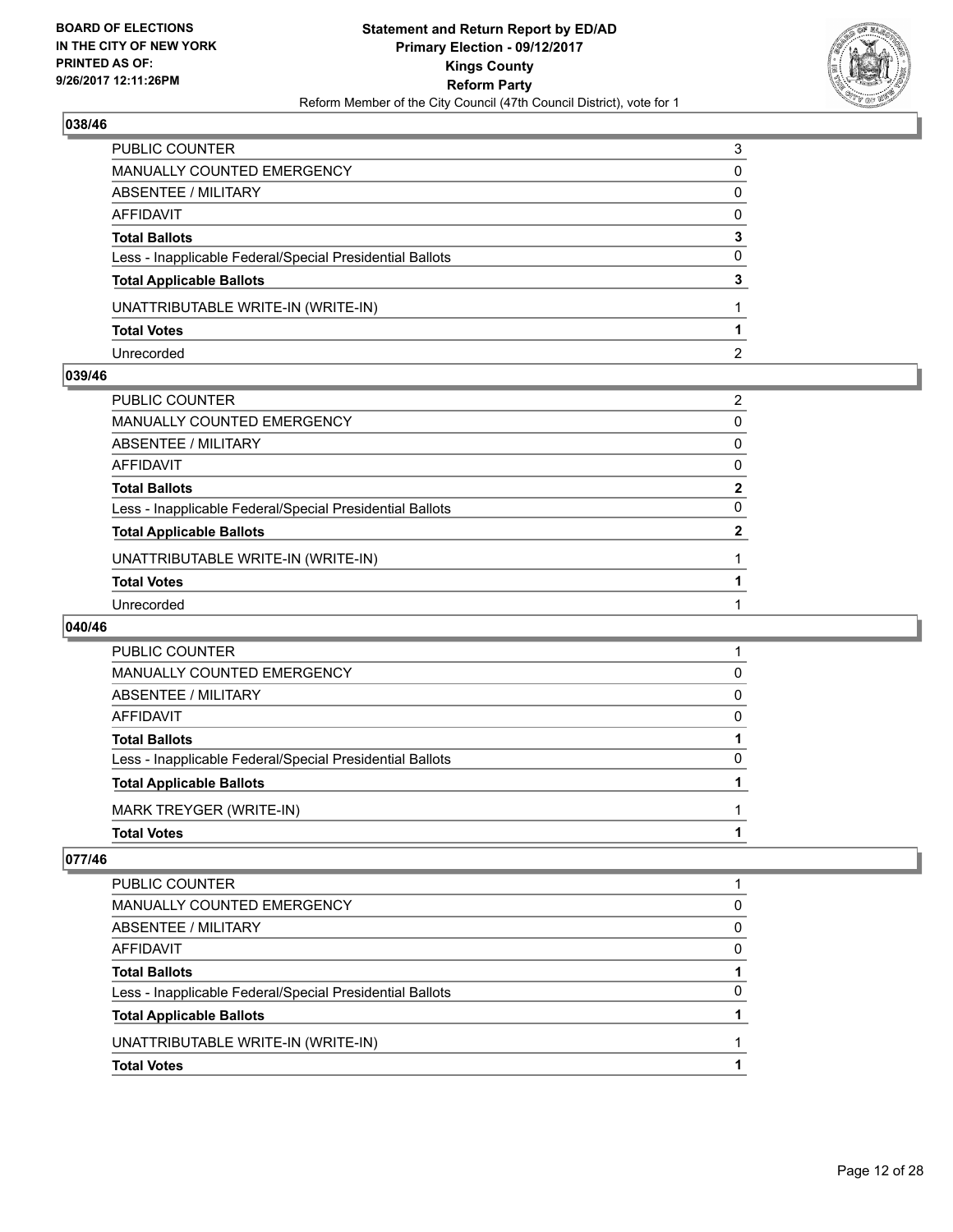

| <b>Total Applicable Ballots</b>                          | 0        |
|----------------------------------------------------------|----------|
| Less - Inapplicable Federal/Special Presidential Ballots | 0        |
| <b>Total Ballots</b>                                     | 0        |
| <b>AFFIDAVIT</b>                                         | $\Omega$ |
| ABSENTEE / MILITARY                                      | 0        |
| MANUALLY COUNTED EMERGENCY                               | 0        |
| <b>PUBLIC COUNTER</b>                                    |          |

| <b>Total Applicable Ballots</b>                          | 0 |
|----------------------------------------------------------|---|
| Less - Inapplicable Federal/Special Presidential Ballots |   |
| <b>Total Ballots</b>                                     | 0 |
| <b>AFFIDAVIT</b>                                         | 0 |
| ABSENTEE / MILITARY                                      | 0 |
| MANUALLY COUNTED EMERGENCY                               | 0 |
| <b>PUBLIC COUNTER</b>                                    |   |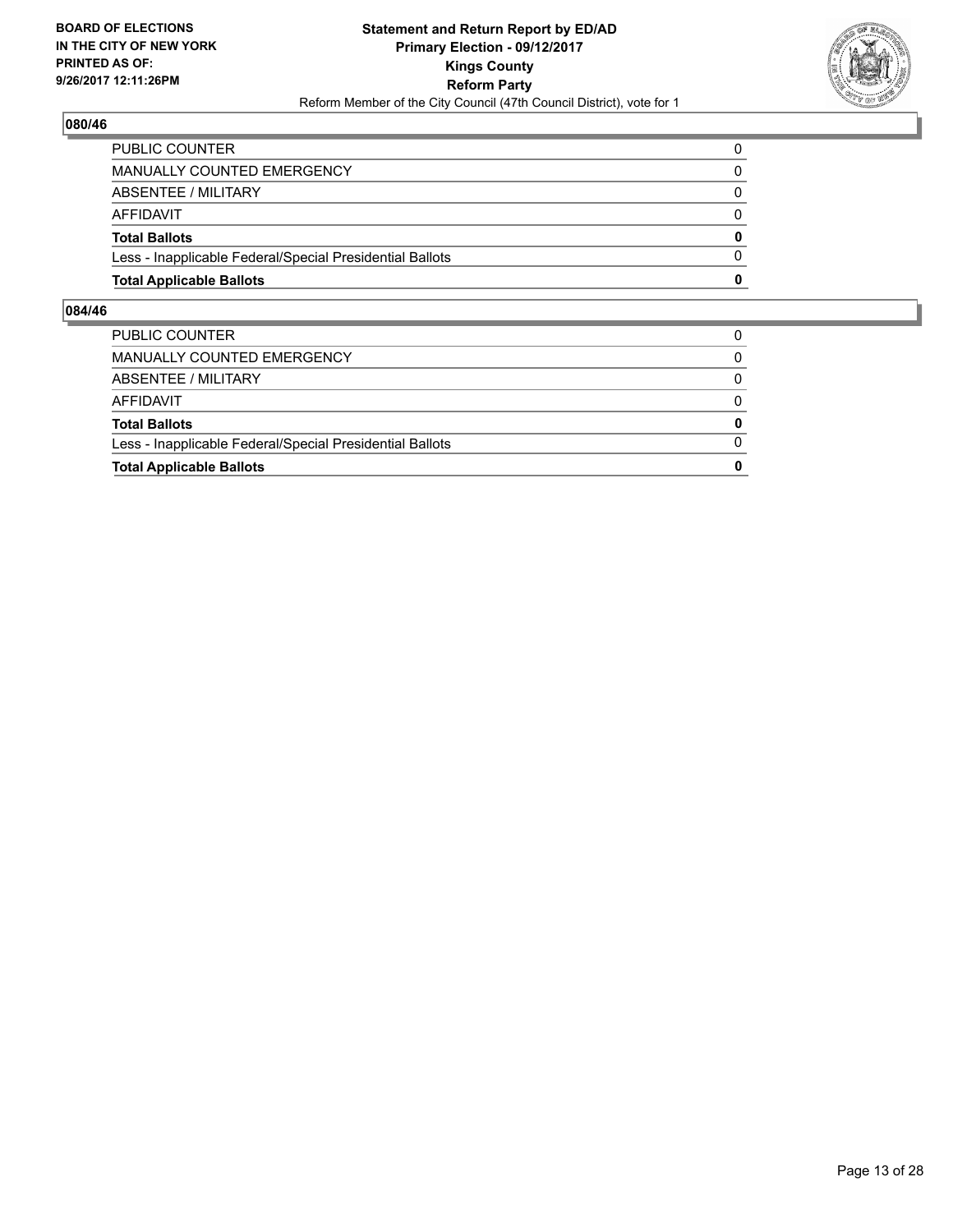

| PUBLIC COUNTER                                           |  |
|----------------------------------------------------------|--|
| <b>MANUALLY COUNTED EMERGENCY</b>                        |  |
| <b>ABSENTEE / MILITARY</b>                               |  |
| AFFIDAVIT                                                |  |
| <b>Total Ballots</b>                                     |  |
| Less - Inapplicable Federal/Special Presidential Ballots |  |
| <b>Total Applicable Ballots</b>                          |  |
| Unrecorded                                               |  |

# **010/47**

| <b>Total Applicable Ballots</b>                          | $\bf{0}$     |
|----------------------------------------------------------|--------------|
| Less - Inapplicable Federal/Special Presidential Ballots | $\Omega$     |
| <b>Total Ballots</b>                                     | $\mathbf{0}$ |
| AFFIDAVIT                                                | $\Omega$     |
| ABSENTEE / MILITARY                                      | $\Omega$     |
| MANUALLY COUNTED EMERGENCY                               | $\mathbf{0}$ |
| PUBLIC COUNTER                                           | 0            |

# **011/47**

| PUBLIC COUNTER                                           | 0        |
|----------------------------------------------------------|----------|
| MANUALLY COUNTED EMERGENCY                               | 0        |
| ABSENTEE / MILITARY                                      |          |
| AFFIDAVIT                                                | $\Omega$ |
| <b>Total Ballots</b>                                     |          |
| Less - Inapplicable Federal/Special Presidential Ballots | $\Omega$ |
| <b>Total Applicable Ballots</b>                          |          |
| Unrecorded                                               |          |

| <b>Total Applicable Ballots</b>                          | 0            |
|----------------------------------------------------------|--------------|
| Less - Inapplicable Federal/Special Presidential Ballots | $\Omega$     |
| <b>Total Ballots</b>                                     | $\mathbf{0}$ |
| AFFIDAVIT                                                | $\Omega$     |
| ABSENTEE / MILITARY                                      | 0            |
| MANUALLY COUNTED EMERGENCY                               | $\mathbf{0}$ |
| PUBLIC COUNTER                                           |              |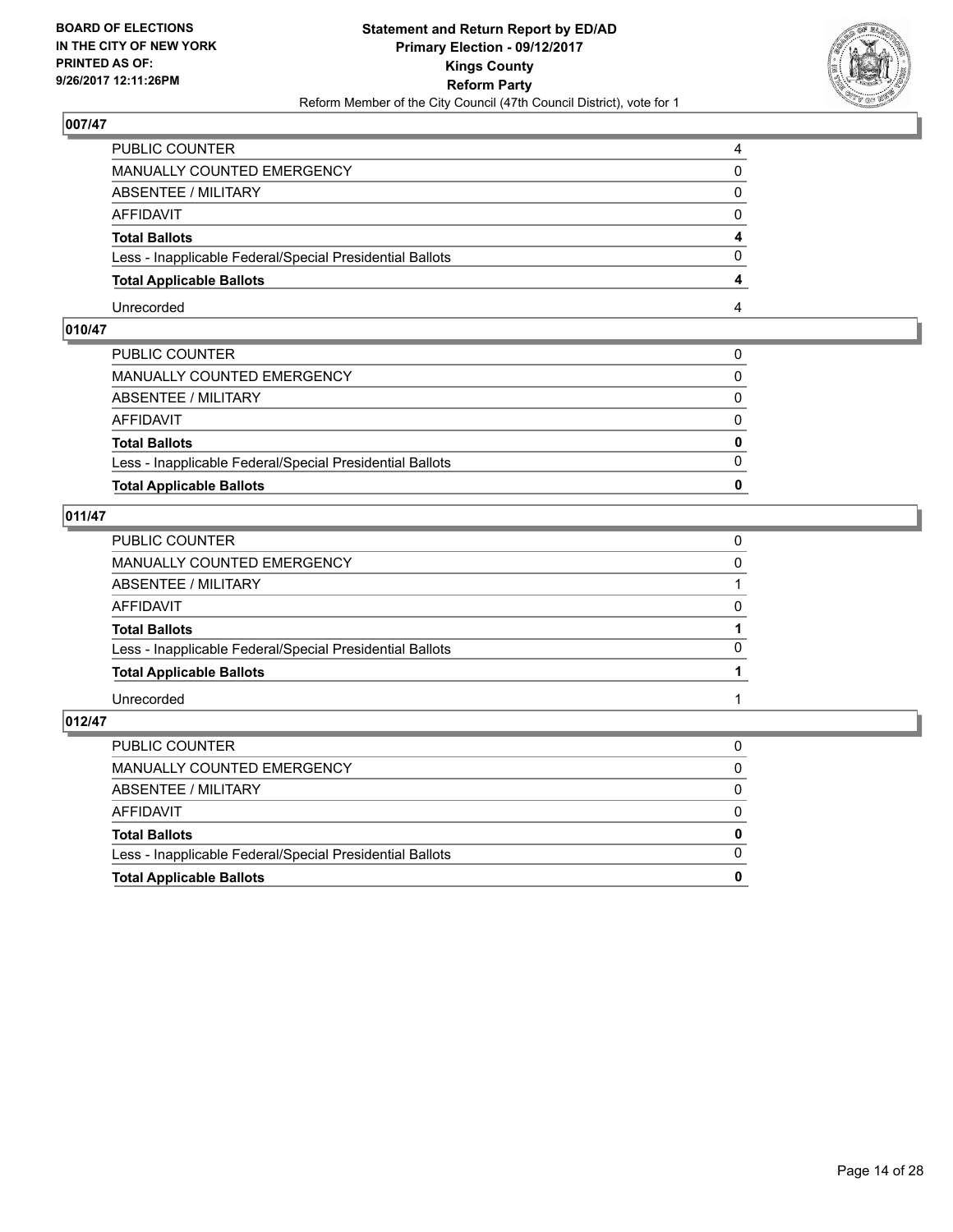

| PUBLIC COUNTER                                           | 5 |
|----------------------------------------------------------|---|
| <b>MANUALLY COUNTED EMERGENCY</b>                        | 0 |
| <b>ABSENTEE / MILITARY</b>                               | 0 |
| <b>AFFIDAVIT</b>                                         | 0 |
| <b>Total Ballots</b>                                     | 5 |
| Less - Inapplicable Federal/Special Presidential Ballots | 0 |
| <b>Total Applicable Ballots</b>                          | 5 |
| EVERETT M.MILLER (WRITE-IN)                              |   |
| NANCY TONG (WRITE-IN)                                    |   |
| <b>Total Votes</b>                                       | 2 |
| Unrecorded                                               | 3 |

#### **017/47**

| PUBLIC COUNTER                                           | 3 |
|----------------------------------------------------------|---|
| <b>MANUALLY COUNTED EMERGENCY</b>                        | 0 |
| ABSENTEE / MILITARY                                      | 0 |
| AFFIDAVIT                                                | 0 |
| <b>Total Ballots</b>                                     | 3 |
| Less - Inapplicable Federal/Special Presidential Ballots | 0 |
| <b>Total Applicable Ballots</b>                          | 3 |
| KHADER EL-YATEEM (WRITE-IN)                              |   |
| UNATTRIBUTABLE WRITE-IN (WRITE-IN)                       |   |
| <b>Total Votes</b>                                       | 2 |
| Unrecorded                                               |   |

#### **018/47**

| <b>PUBLIC COUNTER</b>                                    |   |
|----------------------------------------------------------|---|
| MANUALLY COUNTED EMERGENCY                               | 0 |
| ABSENTEE / MILITARY                                      |   |
| AFFIDAVIT                                                |   |
| <b>Total Ballots</b>                                     | 0 |
| Less - Inapplicable Federal/Special Presidential Ballots | 0 |
| <b>Total Applicable Ballots</b>                          | 0 |
|                                                          |   |

| <b>PUBLIC COUNTER</b>                                    | 3 |
|----------------------------------------------------------|---|
| <b>MANUALLY COUNTED EMERGENCY</b>                        | 0 |
| ABSENTEE / MILITARY                                      | 0 |
| AFFIDAVIT                                                | 0 |
| <b>Total Ballots</b>                                     |   |
| Less - Inapplicable Federal/Special Presidential Ballots | 0 |
| <b>Total Applicable Ballots</b>                          |   |
| UNATTRIBUTABLE WRITE-IN (WRITE-IN)                       |   |
| <b>Total Votes</b>                                       |   |
| Unrecorded                                               | 2 |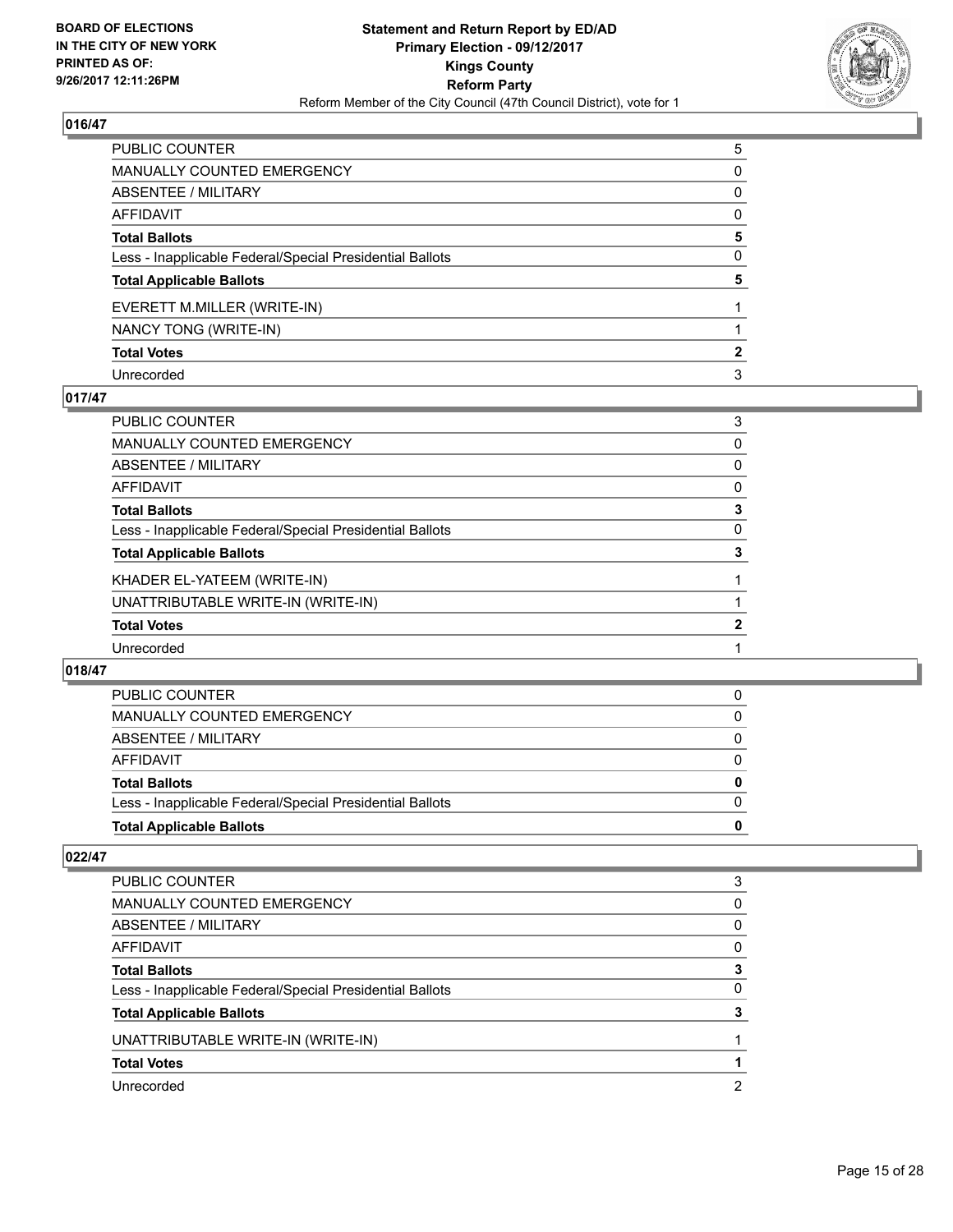

| <b>Total Applicable Ballots</b>                          | 0        |
|----------------------------------------------------------|----------|
| Less - Inapplicable Federal/Special Presidential Ballots | $\Omega$ |
| <b>Total Ballots</b>                                     | $\bf{0}$ |
| <b>AFFIDAVIT</b>                                         | 0        |
| <b>ABSENTEE / MILITARY</b>                               | $\Omega$ |
| <b>MANUALLY COUNTED EMERGENCY</b>                        | $\Omega$ |
| PUBLIC COUNTER                                           |          |

#### **033/47**

| PUBLIC COUNTER                                           | 0            |
|----------------------------------------------------------|--------------|
| MANUALLY COUNTED EMERGENCY                               | 0            |
| ABSENTEE / MILITARY                                      | $\Omega$     |
| AFFIDAVIT                                                | $\Omega$     |
| <b>Total Ballots</b>                                     | $\mathbf{0}$ |
| Less - Inapplicable Federal/Special Presidential Ballots | $\Omega$     |
| <b>Total Applicable Ballots</b>                          | 0            |
|                                                          |              |

#### **035/47**

| <b>Total Applicable Ballots</b>                          | 0        |
|----------------------------------------------------------|----------|
| Less - Inapplicable Federal/Special Presidential Ballots | $\Omega$ |
| <b>Total Ballots</b>                                     | 0        |
| <b>AFFIDAVIT</b>                                         | 0        |
| ABSENTEE / MILITARY                                      | $\Omega$ |
| <b>MANUALLY COUNTED EMERGENCY</b>                        | 0        |
| PUBLIC COUNTER                                           |          |

#### **036/47**

| <b>PUBLIC COUNTER</b>                                    | 2              |
|----------------------------------------------------------|----------------|
| MANUALLY COUNTED EMERGENCY                               | 0              |
| ABSENTEE / MILITARY                                      | 0              |
| <b>AFFIDAVIT</b>                                         | $\Omega$       |
| <b>Total Ballots</b>                                     | $\overline{2}$ |
| Less - Inapplicable Federal/Special Presidential Ballots | $\Omega$       |
| <b>Total Applicable Ballots</b>                          |                |
| Unrecorded                                               | 2              |

| <b>Total Applicable Ballots</b>                          | o |
|----------------------------------------------------------|---|
| Less - Inapplicable Federal/Special Presidential Ballots |   |
| <b>Total Ballots</b>                                     | 0 |
| AFFIDAVIT                                                |   |
| ABSENTEE / MILITARY                                      |   |
| MANUALLY COUNTED EMERGENCY                               | 0 |
| <b>PUBLIC COUNTER</b>                                    | 0 |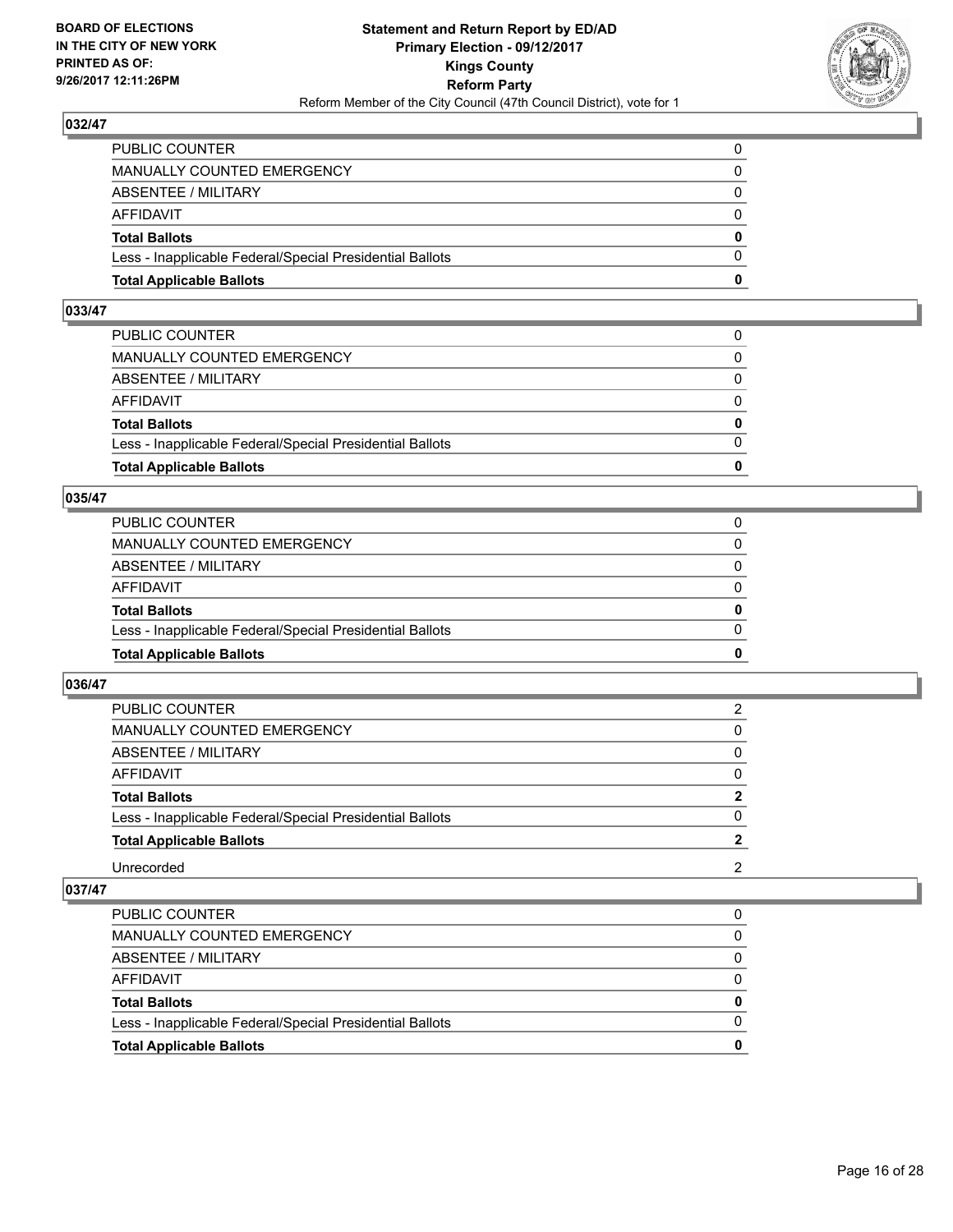

| <b>Total Applicable Ballots</b>                          | n        |
|----------------------------------------------------------|----------|
| Less - Inapplicable Federal/Special Presidential Ballots | $\Omega$ |
| <b>Total Ballots</b>                                     | $\bf{0}$ |
| AFFIDAVIT                                                | $\Omega$ |
| <b>ABSENTEE / MILITARY</b>                               | $\Omega$ |
| MANUALLY COUNTED EMERGENCY                               | 0        |
| PUBLIC COUNTER                                           | 0        |

## **039/47**

| <b>Total Applicable Ballots</b>                          | 0            |
|----------------------------------------------------------|--------------|
|                                                          |              |
| Less - Inapplicable Federal/Special Presidential Ballots | $\Omega$     |
| <b>Total Ballots</b>                                     | $\mathbf{0}$ |
| AFFIDAVIT                                                | $\Omega$     |
| ABSENTEE / MILITARY                                      | $\Omega$     |
| MANUALLY COUNTED EMERGENCY                               | 0            |
| PUBLIC COUNTER                                           |              |
|                                                          |              |

#### **040/47**

| PUBLIC COUNTER                                           | 3        |
|----------------------------------------------------------|----------|
| <b>MANUALLY COUNTED EMERGENCY</b>                        | 0        |
| ABSENTEE / MILITARY                                      | $\Omega$ |
| <b>AFFIDAVIT</b>                                         | $\Omega$ |
| <b>Total Ballots</b>                                     | 3        |
| Less - Inapplicable Federal/Special Presidential Ballots | $\Omega$ |
| <b>Total Applicable Ballots</b>                          |          |
| Unrecorded                                               | 3        |

#### **042/47**

| PUBLIC COUNTER                                           | 3 |
|----------------------------------------------------------|---|
| MANUALLY COUNTED EMERGENCY                               | 0 |
| ABSENTEE / MILITARY                                      | 0 |
| <b>AFFIDAVIT</b>                                         | 0 |
| <b>Total Ballots</b>                                     | 3 |
| Less - Inapplicable Federal/Special Presidential Ballots | 0 |
| <b>Total Applicable Ballots</b>                          |   |
| Unrecorded                                               | 3 |
|                                                          |   |

| <b>PUBLIC COUNTER</b>                                    | 3 |
|----------------------------------------------------------|---|
| MANUALLY COUNTED EMERGENCY                               | 0 |
| ABSENTEE / MILITARY                                      | 0 |
| AFFIDAVIT                                                | 0 |
| <b>Total Ballots</b>                                     | 3 |
| Less - Inapplicable Federal/Special Presidential Ballots | 0 |
| <b>Total Applicable Ballots</b>                          |   |
| Unrecorded                                               | 3 |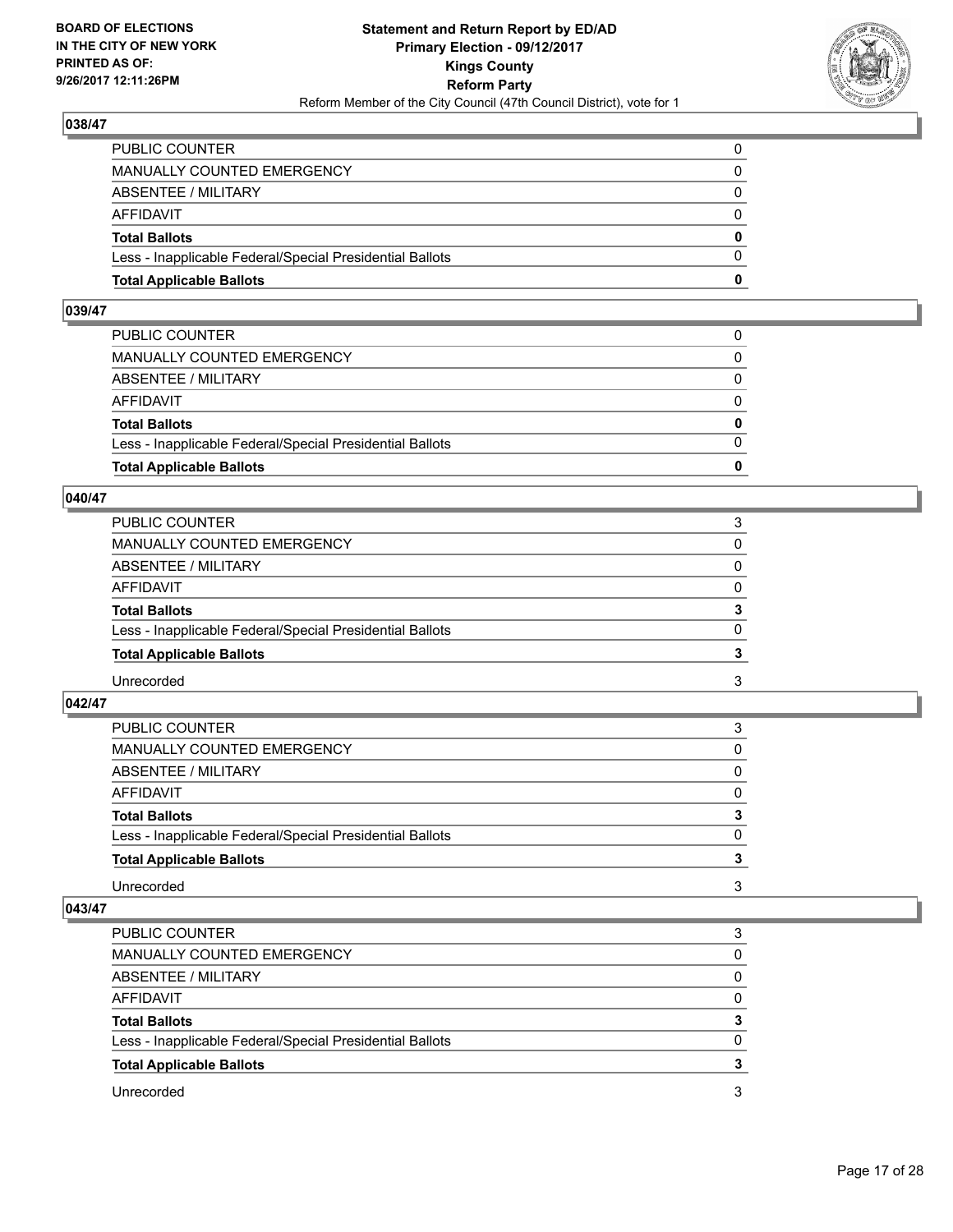

| PUBLIC COUNTER                                           |  |
|----------------------------------------------------------|--|
| <b>MANUALLY COUNTED EMERGENCY</b>                        |  |
| <b>ABSENTEE / MILITARY</b>                               |  |
| AFFIDAVIT                                                |  |
| <b>Total Ballots</b>                                     |  |
| Less - Inapplicable Federal/Special Presidential Ballots |  |
| <b>Total Applicable Ballots</b>                          |  |
| Unrecorded                                               |  |

# **045/47**

| PUBLIC COUNTER                                           | 3            |
|----------------------------------------------------------|--------------|
| MANUALLY COUNTED EMERGENCY                               | 0            |
| ABSENTEE / MILITARY                                      | $\mathbf{0}$ |
| AFFIDAVIT                                                | $\Omega$     |
| <b>Total Ballots</b>                                     | 3            |
| Less - Inapplicable Federal/Special Presidential Ballots | $\Omega$     |
| <b>Total Applicable Ballots</b>                          |              |
| Unrecorded                                               | 3            |
|                                                          |              |

# **046/47**

| PUBLIC COUNTER                                           |          |
|----------------------------------------------------------|----------|
| MANUALLY COUNTED EMERGENCY                               | $\Omega$ |
| ABSENTEE / MILITARY                                      | 0        |
| AFFIDAVIT                                                | $\Omega$ |
| <b>Total Ballots</b>                                     |          |
| Less - Inapplicable Federal/Special Presidential Ballots | $\Omega$ |
| <b>Total Applicable Ballots</b>                          |          |
| Unrecorded                                               |          |
|                                                          |          |

**047/47** 

| PUBLIC COUNTER                                           | 0            |
|----------------------------------------------------------|--------------|
| MANUALLY COUNTED EMERGENCY                               | 0            |
| ABSENTEE / MILITARY                                      | 0            |
| AFFIDAVIT                                                | $\mathbf{0}$ |
| <b>Total Ballots</b>                                     | 0            |
| Less - Inapplicable Federal/Special Presidential Ballots | $\Omega$     |
| <b>Total Applicable Ballots</b>                          |              |

| $\Omega$ |
|----------|
|          |
| $\bf{0}$ |
| $\Omega$ |
| 0        |
| 0        |
|          |
|          |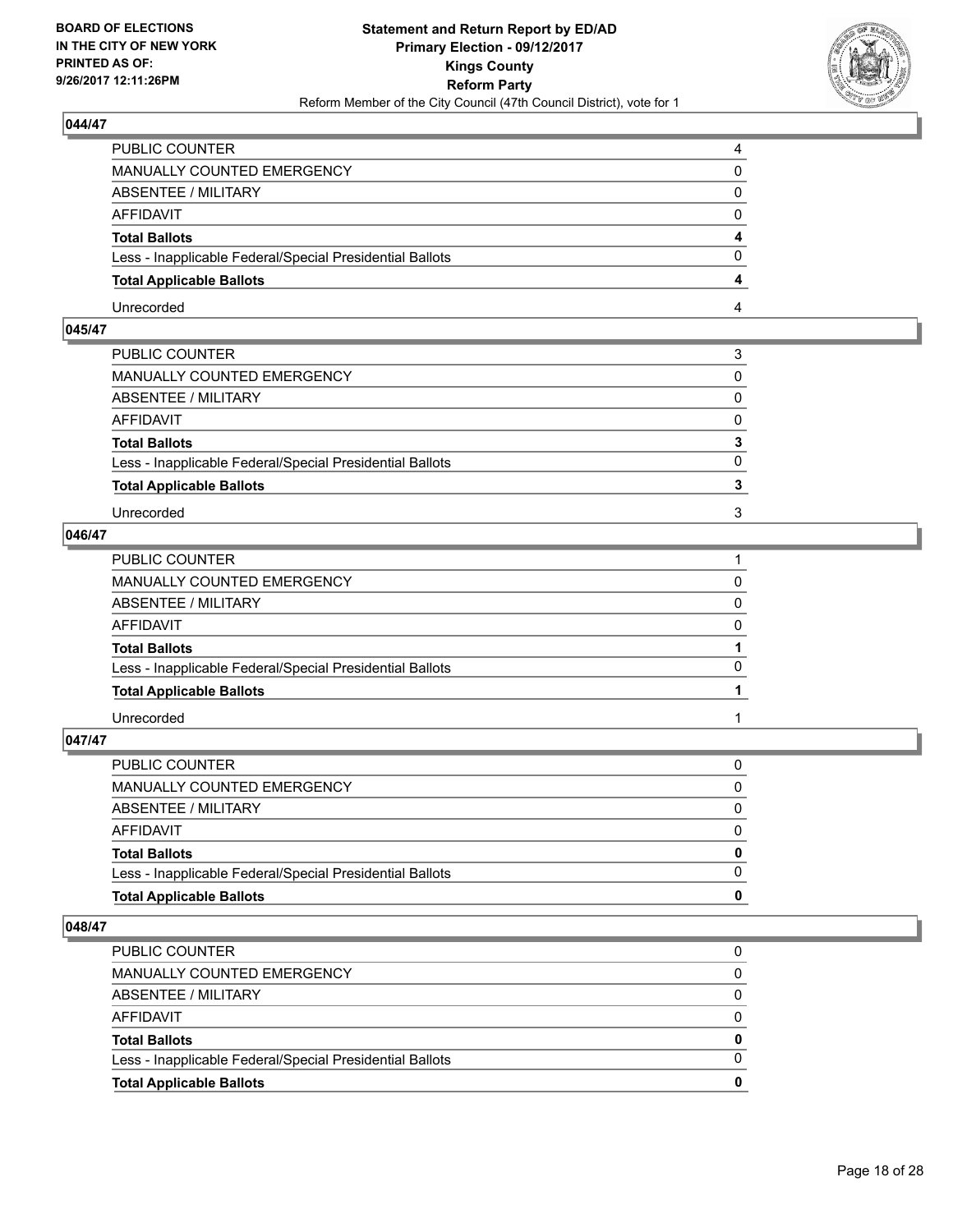

| PUBLIC COUNTER                                           |  |
|----------------------------------------------------------|--|
| <b>MANUALLY COUNTED EMERGENCY</b>                        |  |
| <b>ABSENTEE / MILITARY</b>                               |  |
| AFFIDAVIT                                                |  |
| <b>Total Ballots</b>                                     |  |
| Less - Inapplicable Federal/Special Presidential Ballots |  |
| <b>Total Applicable Ballots</b>                          |  |
| Unrecorded                                               |  |

# **050/47**

| PUBLIC COUNTER                                           | 3            |
|----------------------------------------------------------|--------------|
| MANUALLY COUNTED EMERGENCY                               | 0            |
| ABSENTEE / MILITARY                                      | $\Omega$     |
| AFFIDAVIT                                                | 0            |
| <b>Total Ballots</b>                                     | 3            |
| Less - Inapplicable Federal/Special Presidential Ballots | $\mathbf{0}$ |
| <b>Total Applicable Ballots</b>                          |              |
| Unrecorded                                               | 3            |
|                                                          |              |

# **051/47**

| PUBLIC COUNTER                                           | $\overline{2}$ |
|----------------------------------------------------------|----------------|
| MANUALLY COUNTED EMERGENCY                               | 0              |
| ABSENTEE / MILITARY                                      |                |
| AFFIDAVIT                                                | $\Omega$       |
| <b>Total Ballots</b>                                     | 3              |
| Less - Inapplicable Federal/Special Presidential Ballots | $\mathbf{0}$   |
| <b>Total Applicable Ballots</b>                          | 3              |
| UNATTRIBUTABLE WRITE-IN (WRITE-IN)                       |                |
| <b>Total Votes</b>                                       |                |
| Unrecorded                                               | 2              |

| PUBLIC COUNTER                                           | 3        |
|----------------------------------------------------------|----------|
| <b>MANUALLY COUNTED EMERGENCY</b>                        | 0        |
| <b>ABSENTEE / MILITARY</b>                               | 0        |
| <b>AFFIDAVIT</b>                                         | 0        |
| <b>Total Ballots</b>                                     | 3        |
| Less - Inapplicable Federal/Special Presidential Ballots | $\Omega$ |
| <b>Total Applicable Ballots</b>                          | 3        |
| NICOLE MALLIOTAKIS (WRITE-IN)                            |          |
| UNATTRIBUTABLE WRITE-IN (WRITE-IN)                       |          |
| <b>Total Votes</b>                                       | 2        |
| Unrecorded                                               |          |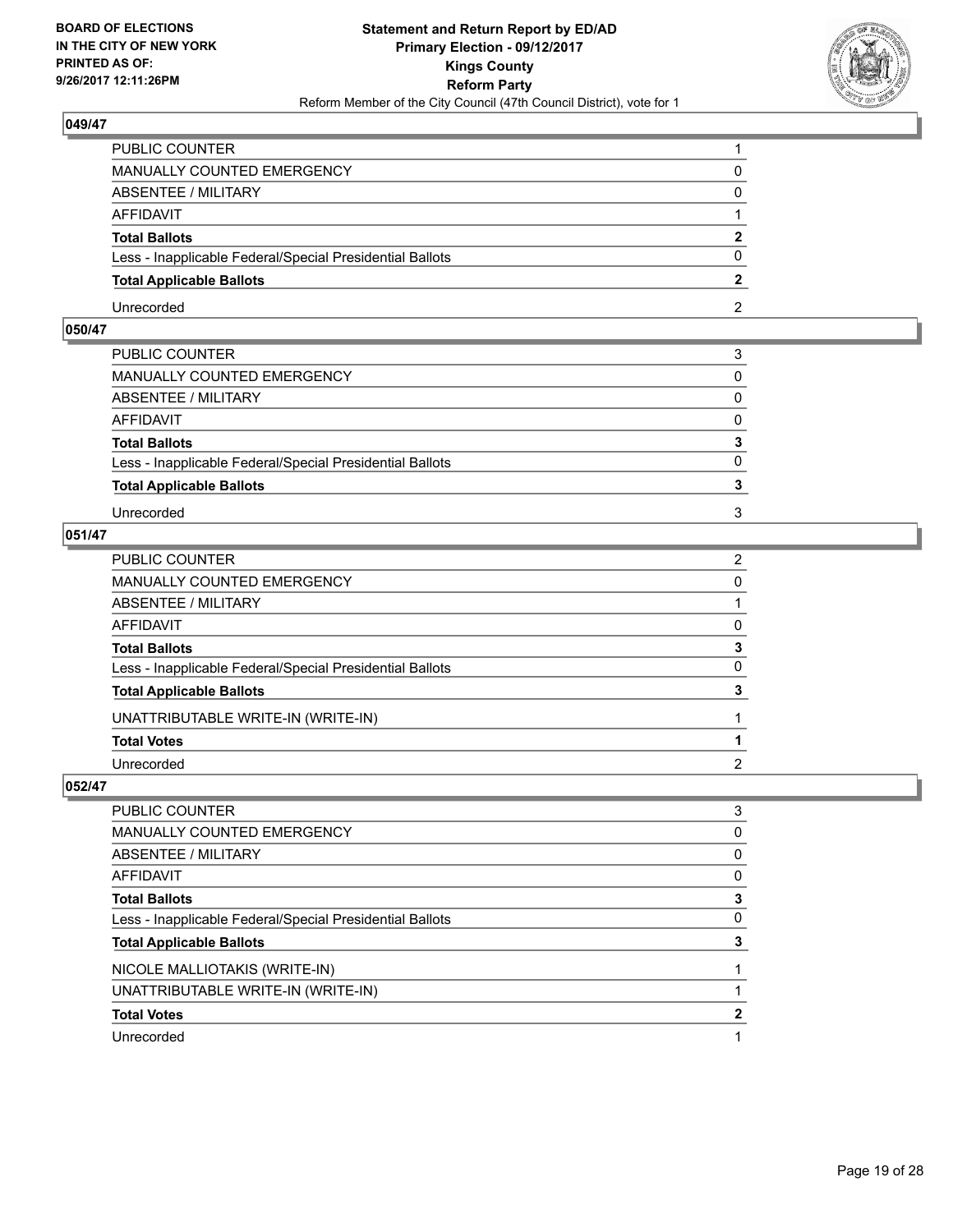

| PUBLIC COUNTER                                           |          |
|----------------------------------------------------------|----------|
| MANUALLY COUNTED EMERGENCY                               | 0        |
| ABSENTEE / MILITARY                                      | 0        |
| AFFIDAVIT                                                | $\Omega$ |
| <b>Total Ballots</b>                                     |          |
| Less - Inapplicable Federal/Special Presidential Ballots | $\Omega$ |
| <b>Total Applicable Ballots</b>                          |          |
| JUAN CARLOS POLANCO (WRITE-IN)                           |          |
| <b>Total Votes</b>                                       |          |

#### **054/47**

| <b>Total Applicable Ballots</b>                          | n            |
|----------------------------------------------------------|--------------|
|                                                          |              |
| Less - Inapplicable Federal/Special Presidential Ballots | $\Omega$     |
| <b>Total Ballots</b>                                     | $\bf{0}$     |
| AFFIDAVIT                                                | $\Omega$     |
| ABSENTEE / MILITARY                                      | $\mathbf{0}$ |
| MANUALLY COUNTED EMERGENCY                               | 0            |
| PUBLIC COUNTER                                           | 0            |
|                                                          |              |

#### **055/47**

| PUBLIC COUNTER                                           | 4            |
|----------------------------------------------------------|--------------|
| MANUALLY COUNTED EMERGENCY                               | 0            |
| ABSENTEE / MILITARY                                      | $\mathbf{0}$ |
| AFFIDAVIT                                                | 0            |
| <b>Total Ballots</b>                                     | 4            |
| Less - Inapplicable Federal/Special Presidential Ballots | 0            |
| <b>Total Applicable Ballots</b>                          | 4            |
| LIAM MCCABE (WRITE-IN)                                   |              |
| UNATTRIBUTABLE WRITE-IN (WRITE-IN)                       |              |
| <b>Total Votes</b>                                       | 2            |
| Unrecorded                                               | 2            |

| <b>PUBLIC COUNTER</b>                                    |   |
|----------------------------------------------------------|---|
| MANUALLY COUNTED EMERGENCY                               | O |
| ABSENTEE / MILITARY                                      | 0 |
| AFFIDAVIT                                                | 0 |
| <b>Total Ballots</b>                                     |   |
| Less - Inapplicable Federal/Special Presidential Ballots | 0 |
| <b>Total Applicable Ballots</b>                          |   |
| BO DIETL (WRITE-IN)                                      |   |
| <b>Total Votes</b>                                       |   |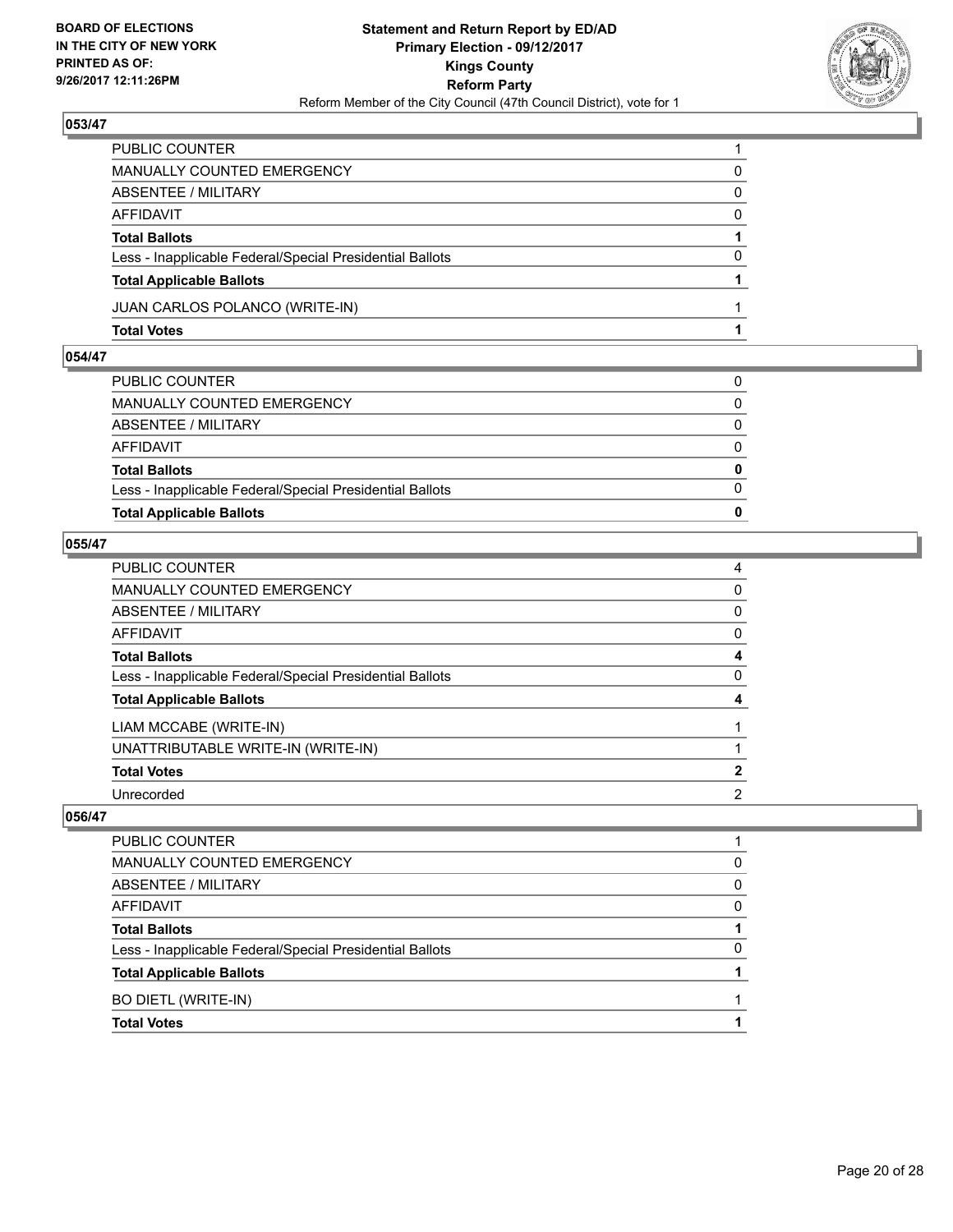

| PUBLIC COUNTER                                           |  |
|----------------------------------------------------------|--|
| MANUALLY COUNTED EMERGENCY                               |  |
| <b>ABSENTEE / MILITARY</b>                               |  |
| AFFIDAVIT                                                |  |
| <b>Total Ballots</b>                                     |  |
| Less - Inapplicable Federal/Special Presidential Ballots |  |
| <b>Total Applicable Ballots</b>                          |  |
| Unrecorded                                               |  |

# **061/47**

| PUBLIC COUNTER                                           |                |
|----------------------------------------------------------|----------------|
| MANUALLY COUNTED EMERGENCY                               | 0              |
| ABSENTEE / MILITARY                                      | 2              |
| AFFIDAVIT                                                | 0              |
| <b>Total Ballots</b>                                     | $\overline{2}$ |
| Less - Inapplicable Federal/Special Presidential Ballots | $\Omega$       |
| <b>Total Applicable Ballots</b>                          |                |
| Unrecorded                                               | 2              |
|                                                          |                |

# **062/47**

| <b>Total Applicable Ballots</b>                          | 0            |
|----------------------------------------------------------|--------------|
| Less - Inapplicable Federal/Special Presidential Ballots | $\Omega$     |
| <b>Total Ballots</b>                                     | $\mathbf{0}$ |
| AFFIDAVIT                                                | $\Omega$     |
| ABSENTEE / MILITARY                                      | 0            |
| MANUALLY COUNTED EMERGENCY                               | 0            |
| PUBLIC COUNTER                                           |              |

**063/47** 

| PUBLIC COUNTER                                           | 2            |
|----------------------------------------------------------|--------------|
| MANUALLY COUNTED EMERGENCY                               | 0            |
| ABSENTEE / MILITARY                                      | 0            |
| AFFIDAVIT                                                | $\Omega$     |
| <b>Total Ballots</b>                                     | $\mathbf{2}$ |
| Less - Inapplicable Federal/Special Presidential Ballots | $\Omega$     |
| <b>Total Applicable Ballots</b>                          |              |
| Unrecorded                                               | 2            |

| PUBLIC COUNTER                                           |   |
|----------------------------------------------------------|---|
| MANUALLY COUNTED EMERGENCY                               | 0 |
| ABSENTEE / MILITARY                                      | 0 |
| AFFIDAVIT                                                | 0 |
| <b>Total Ballots</b>                                     |   |
| Less - Inapplicable Federal/Special Presidential Ballots | 0 |
| <b>Total Applicable Ballots</b>                          |   |
| Unrecorded                                               |   |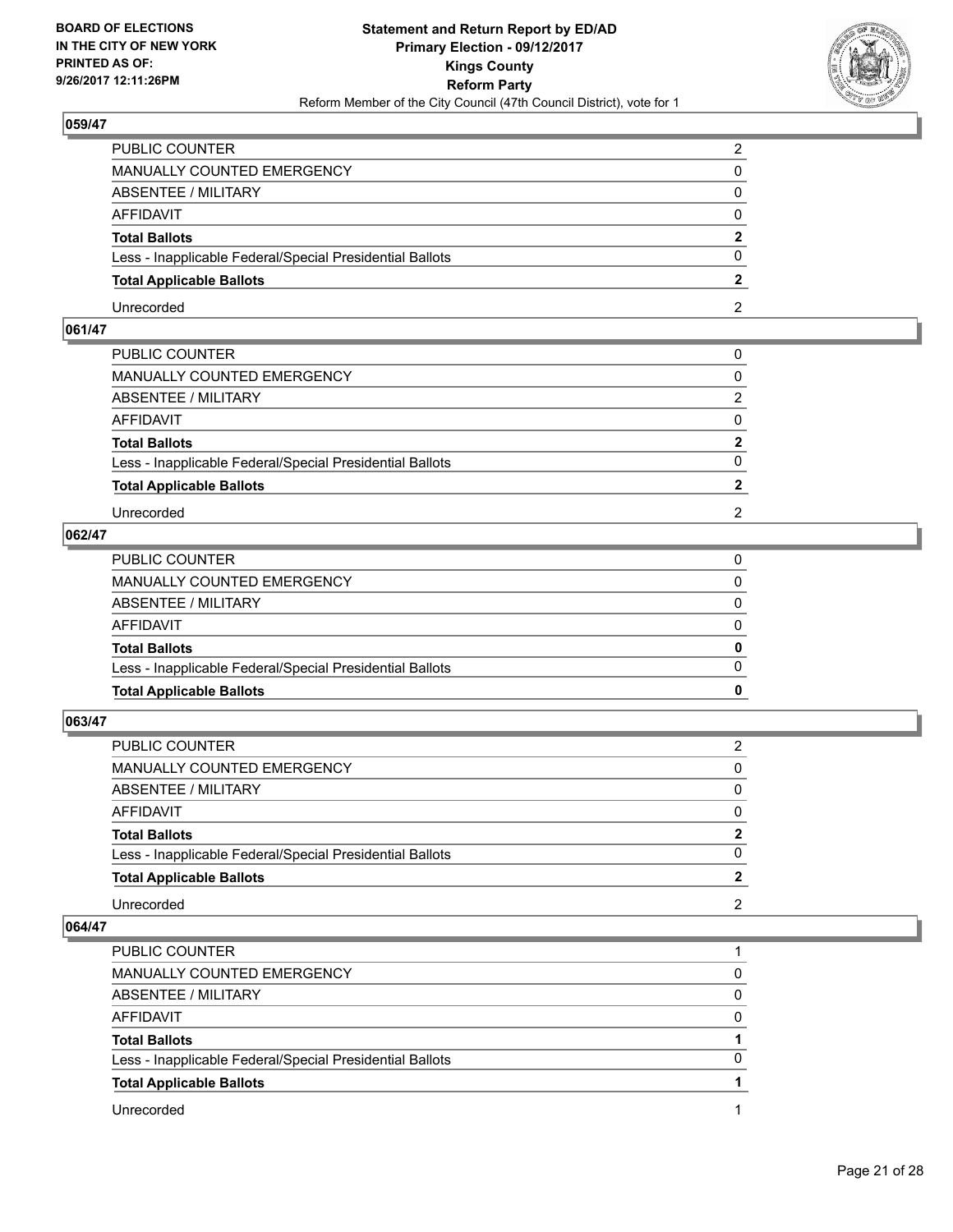

| PUBLIC COUNTER                                           |  |
|----------------------------------------------------------|--|
| <b>MANUALLY COUNTED EMERGENCY</b>                        |  |
| <b>ABSENTEE / MILITARY</b>                               |  |
| AFFIDAVIT                                                |  |
| <b>Total Ballots</b>                                     |  |
| Less - Inapplicable Federal/Special Presidential Ballots |  |
| <b>Total Applicable Ballots</b>                          |  |
| Unrecorded                                               |  |

# **068/47**

| PUBLIC COUNTER                                           | 2              |
|----------------------------------------------------------|----------------|
| MANUALLY COUNTED EMERGENCY                               | 0              |
| ABSENTEE / MILITARY                                      | $\mathbf{0}$   |
| AFFIDAVIT                                                | $\mathbf{0}$   |
| <b>Total Ballots</b>                                     | $\mathbf{2}$   |
| Less - Inapplicable Federal/Special Presidential Ballots | 0              |
| <b>Total Applicable Ballots</b>                          | $\overline{2}$ |
| Unrecorded                                               | 2              |
|                                                          |                |

# **070/47**

| PUBLIC COUNTER                                           |              |
|----------------------------------------------------------|--------------|
| MANUALLY COUNTED EMERGENCY                               | $\mathbf{0}$ |
| ABSENTEE / MILITARY                                      | $\Omega$     |
| AFFIDAVIT                                                | $\Omega$     |
| <b>Total Ballots</b>                                     | 0            |
| Less - Inapplicable Federal/Special Presidential Ballots | $\Omega$     |
| <b>Total Applicable Ballots</b>                          | 0            |
|                                                          |              |

| <b>Total Applicable Ballots</b>                          | 0        |
|----------------------------------------------------------|----------|
| Less - Inapplicable Federal/Special Presidential Ballots | $\Omega$ |
| <b>Total Ballots</b>                                     | $\bf{0}$ |
| <b>AFFIDAVIT</b>                                         | $\Omega$ |
| ABSENTEE / MILITARY                                      | 0        |
| MANUALLY COUNTED EMERGENCY                               | $\Omega$ |
| PUBLIC COUNTER                                           | 0        |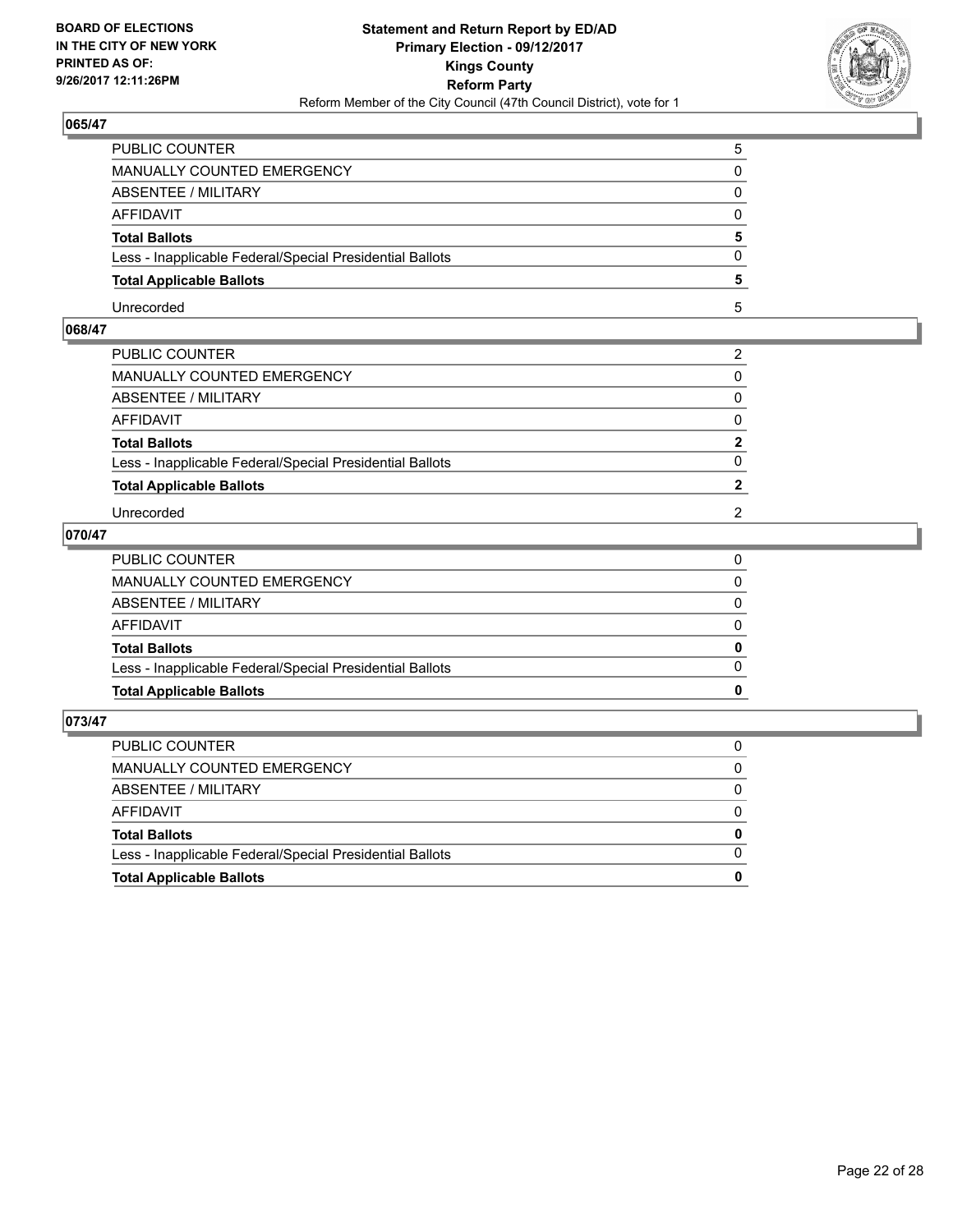

| <b>Total Applicable Ballots</b>                          | o        |
|----------------------------------------------------------|----------|
| Less - Inapplicable Federal/Special Presidential Ballots | $\Omega$ |
| <b>Total Ballots</b>                                     | 0        |
| AFFIDAVIT                                                | 0        |
| <b>ABSENTEE / MILITARY</b>                               | $\Omega$ |
| MANUALLY COUNTED EMERGENCY                               | 0        |
| <b>PUBLIC COUNTER</b>                                    |          |

#### **037/48**

| <b>Total Applicable Ballots</b>                          | $\bf{0}$     |
|----------------------------------------------------------|--------------|
| Less - Inapplicable Federal/Special Presidential Ballots | $\Omega$     |
| <b>Total Ballots</b>                                     | 0            |
| AFFIDAVIT                                                | 0            |
| ABSENTEE / MILITARY                                      | $\Omega$     |
| MANUALLY COUNTED EMERGENCY                               | $\mathbf{0}$ |
| PUBLIC COUNTER                                           | 0            |
|                                                          |              |

| <b>Total Applicable Ballots</b>                          | 0            |
|----------------------------------------------------------|--------------|
| Less - Inapplicable Federal/Special Presidential Ballots | 0            |
| <b>Total Ballots</b>                                     | 0            |
| AFFIDAVIT                                                | 0            |
| ABSENTEE / MILITARY                                      | 0            |
| MANUALLY COUNTED EMERGENCY                               | $\mathbf{0}$ |
| <b>PUBLIC COUNTER</b>                                    |              |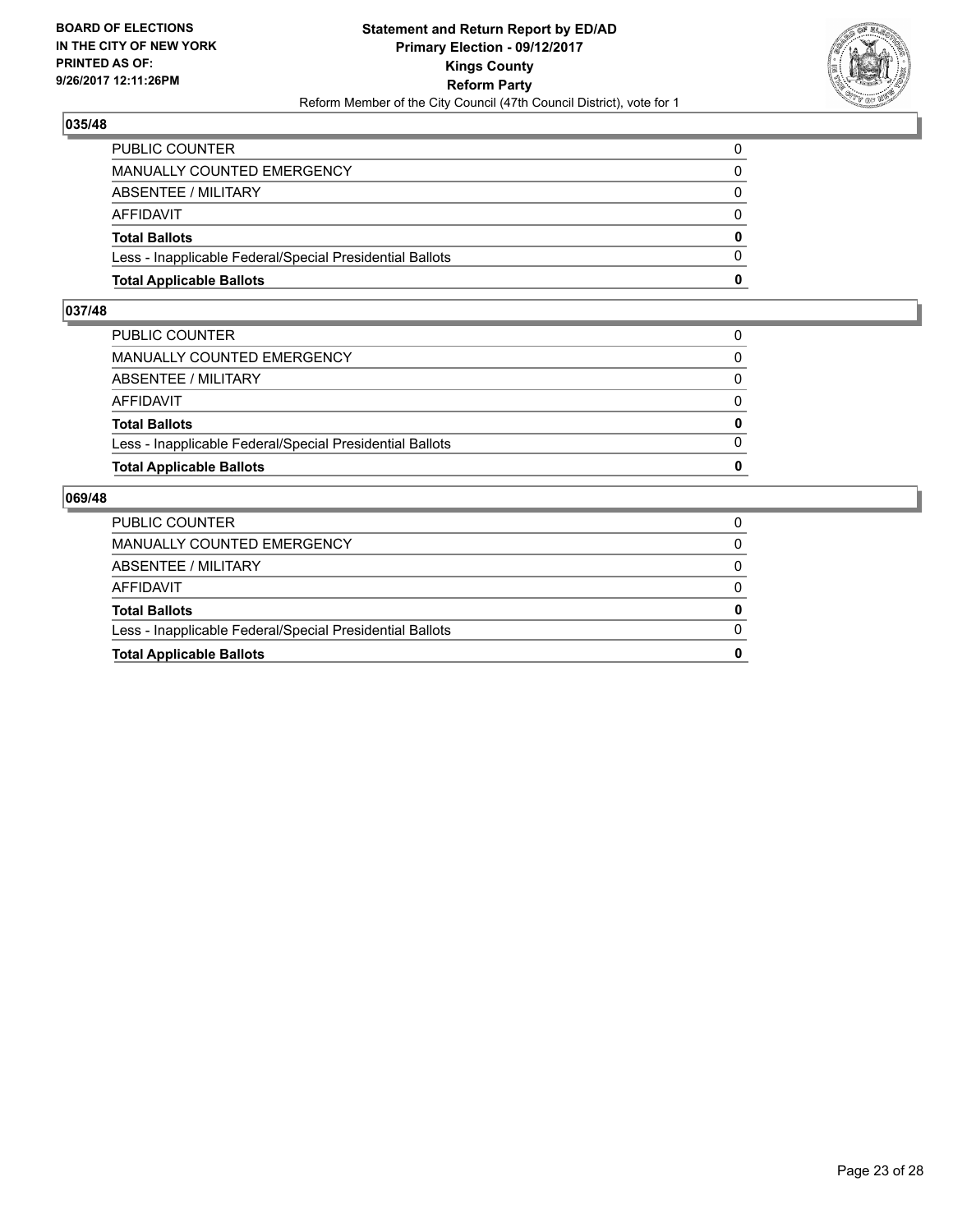

| PUBLIC COUNTER                                           | 3        |
|----------------------------------------------------------|----------|
| <b>MANUALLY COUNTED EMERGENCY</b>                        | 0        |
| <b>ABSENTEE / MILITARY</b>                               | $\Omega$ |
| AFFIDAVIT                                                | $\Omega$ |
| <b>Total Ballots</b>                                     | 3        |
| Less - Inapplicable Federal/Special Presidential Ballots | 0        |
| <b>Total Applicable Ballots</b>                          |          |
| Unrecorded                                               | 3        |

# **024/49**

| PUBLIC COUNTER                                           | 6        |
|----------------------------------------------------------|----------|
| MANUALLY COUNTED EMERGENCY                               | 0        |
| ABSENTEE / MILITARY                                      | 0        |
| AFFIDAVIT                                                | $\Omega$ |
| <b>Total Ballots</b>                                     | 6        |
| Less - Inapplicable Federal/Special Presidential Ballots | 0        |
| <b>Total Applicable Ballots</b>                          | 6        |
| VINCENT S. GENTILE (WRITE-IN)                            |          |
| <b>Total Votes</b>                                       |          |
| Unrecorded                                               | 5        |

#### **025/49**

| PUBLIC COUNTER                                           |          |
|----------------------------------------------------------|----------|
| MANUALLY COUNTED EMERGENCY                               |          |
| <b>ABSENTEE / MILITARY</b>                               | $\Omega$ |
| AFFIDAVIT                                                | $\Omega$ |
| <b>Total Ballots</b>                                     |          |
| Less - Inapplicable Federal/Special Presidential Ballots | $\Omega$ |
| <b>Total Applicable Ballots</b>                          |          |
| Unrecorded                                               |          |

| <b>PUBLIC COUNTER</b>                                    | 6 |
|----------------------------------------------------------|---|
| MANUALLY COUNTED EMERGENCY                               | 0 |
| ABSENTEE / MILITARY                                      | 0 |
| AFFIDAVIT                                                | 0 |
| <b>Total Ballots</b>                                     | 6 |
| Less - Inapplicable Federal/Special Presidential Ballots | O |
| <b>Total Applicable Ballots</b>                          |   |
| Unrecorded                                               | 6 |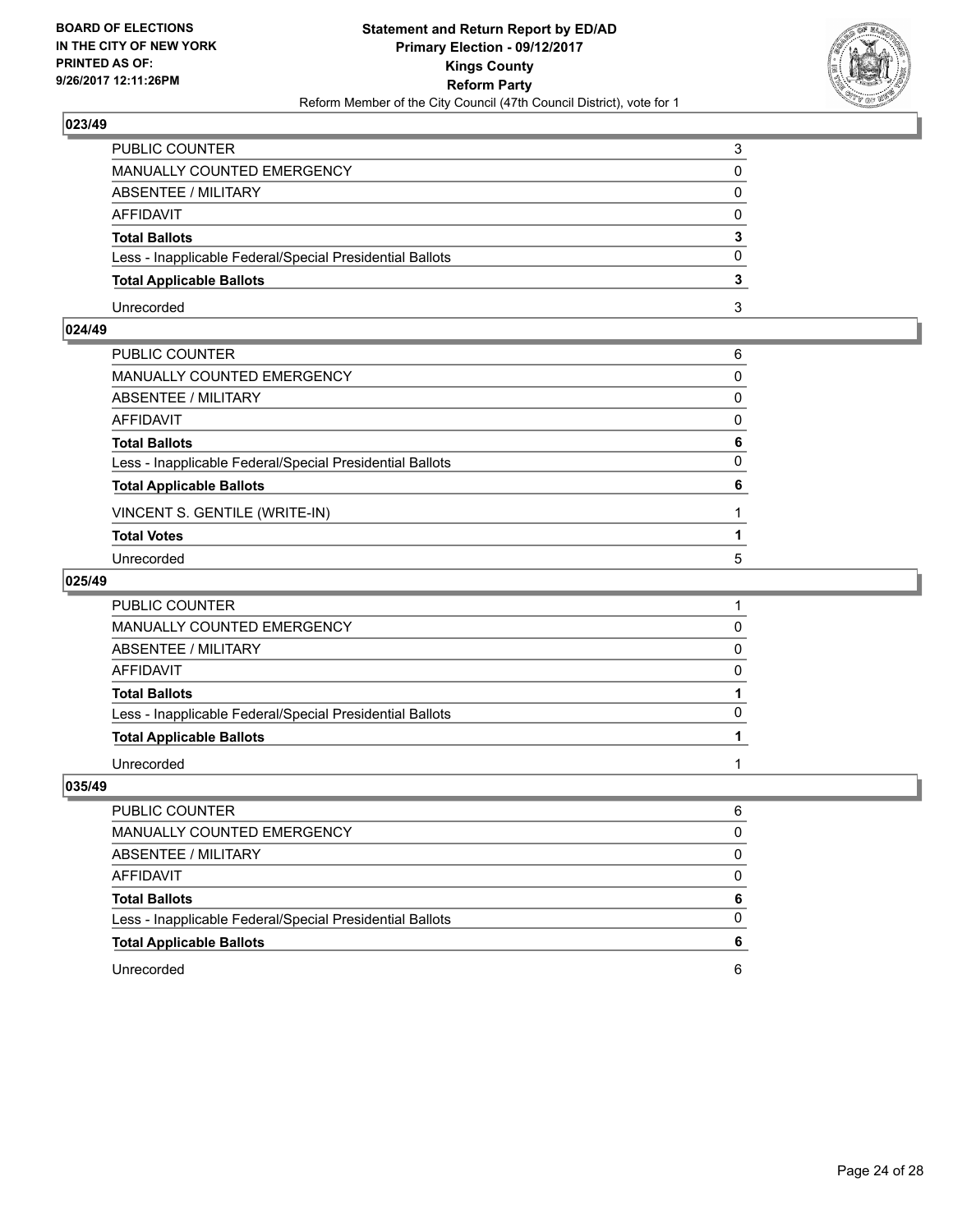

| PUBLIC COUNTER                                           |          |
|----------------------------------------------------------|----------|
| MANUALLY COUNTED EMERGENCY                               | 0        |
| ABSENTEE / MILITARY                                      | 0        |
| AFFIDAVIT                                                | $\Omega$ |
| <b>Total Ballots</b>                                     |          |
| Less - Inapplicable Federal/Special Presidential Ballots | $\Omega$ |
| <b>Total Applicable Ballots</b>                          |          |
| UNATTRIBUTABLE WRITE-IN (WRITE-IN)                       |          |
| <b>Total Votes</b>                                       |          |

# **038/49**

| PUBLIC COUNTER                                           | 2            |
|----------------------------------------------------------|--------------|
| MANUALLY COUNTED EMERGENCY                               | 0            |
| ABSENTEE / MILITARY                                      | $\mathbf{0}$ |
| AFFIDAVIT                                                | 0            |
| <b>Total Ballots</b>                                     | $\mathbf{2}$ |
| Less - Inapplicable Federal/Special Presidential Ballots | $\Omega$     |
| <b>Total Applicable Ballots</b>                          |              |
| Unrecorded                                               | 2            |
|                                                          |              |

# **039/49**

| PUBLIC COUNTER                                           |  |
|----------------------------------------------------------|--|
| MANUALLY COUNTED EMERGENCY                               |  |
| ABSENTEE / MILITARY                                      |  |
| AFFIDAVIT                                                |  |
| <b>Total Ballots</b>                                     |  |
| Less - Inapplicable Federal/Special Presidential Ballots |  |
| <b>Total Applicable Ballots</b>                          |  |
| Unrecorded                                               |  |

| PUBLIC COUNTER                                           | 4 |
|----------------------------------------------------------|---|
| MANUALLY COUNTED EMERGENCY                               | 0 |
| ABSENTEE / MILITARY                                      | 0 |
| AFFIDAVIT                                                | 0 |
| <b>Total Ballots</b>                                     | 4 |
| Less - Inapplicable Federal/Special Presidential Ballots | 0 |
| <b>Total Applicable Ballots</b>                          | 4 |
| PATRICIA GATLING (WRITE-IN)                              |   |
| UNATTRIBUTABLE WRITE-IN (WRITE-IN)                       |   |
| <b>Total Votes</b>                                       | 2 |
| Unrecorded                                               | 2 |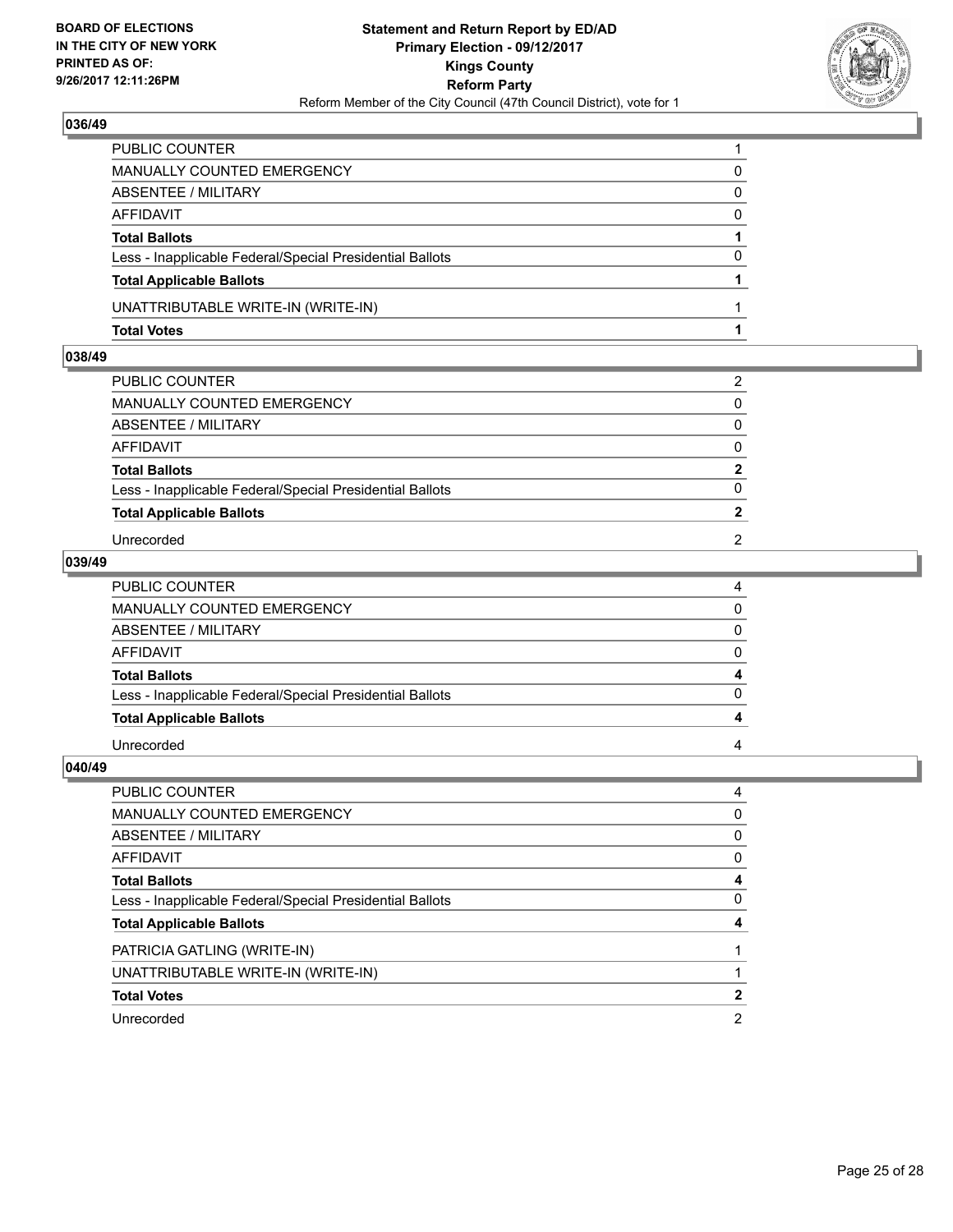

| PUBLIC COUNTER                                           |   |
|----------------------------------------------------------|---|
| <b>MANUALLY COUNTED EMERGENCY</b>                        |   |
| <b>ABSENTEE / MILITARY</b>                               |   |
| AFFIDAVIT                                                |   |
| <b>Total Ballots</b>                                     |   |
| Less - Inapplicable Federal/Special Presidential Ballots | 0 |
| <b>Total Applicable Ballots</b>                          |   |
| Unrecorded                                               |   |

# **043/49**

| 0<br>0<br>0<br>3<br>$\Omega$<br>3<br>2 | PUBLIC COUNTER                                           | 3 |
|----------------------------------------|----------------------------------------------------------|---|
|                                        | MANUALLY COUNTED EMERGENCY                               |   |
|                                        | ABSENTEE / MILITARY                                      |   |
|                                        | AFFIDAVIT                                                |   |
|                                        | Total Ballots                                            |   |
|                                        | Less - Inapplicable Federal/Special Presidential Ballots |   |
|                                        | <b>Total Applicable Ballots</b>                          |   |
|                                        | PHILIP GNREVICY (WRITE-IN)                               |   |
|                                        | <b>Total Votes</b>                                       |   |
|                                        | Unrecorded                                               |   |

#### **044/49**

| <b>Total Applicable Ballots</b>                          |  |
|----------------------------------------------------------|--|
| Less - Inapplicable Federal/Special Presidential Ballots |  |
| <b>Total Ballots</b>                                     |  |
| AFFIDAVIT                                                |  |
| ABSENTEE / MILITARY                                      |  |
| MANUALLY COUNTED EMERGENCY                               |  |
| PUBLIC COUNTER                                           |  |

| PUBLIC COUNTER                                           | 0 |
|----------------------------------------------------------|---|
| MANUALLY COUNTED EMERGENCY                               | 0 |
| ABSENTEE / MILITARY                                      |   |
| AFFIDAVIT                                                | 0 |
| <b>Total Ballots</b>                                     |   |
| Less - Inapplicable Federal/Special Presidential Ballots | 0 |
| <b>Total Applicable Ballots</b>                          |   |
| Unrecorded                                               |   |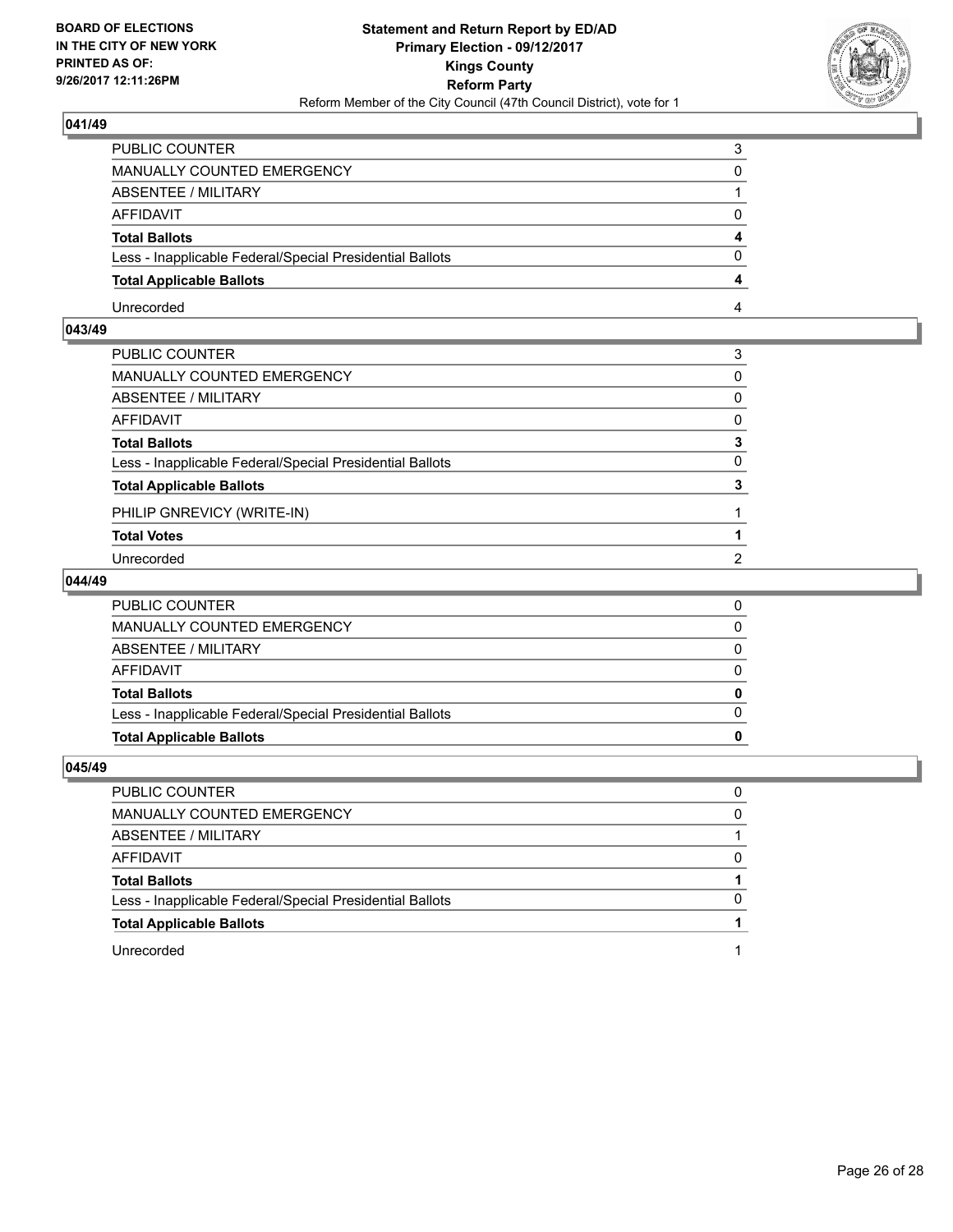

| PUBLIC COUNTER                                           |          |
|----------------------------------------------------------|----------|
| MANUALLY COUNTED EMERGENCY                               | 0        |
| ABSENTEE / MILITARY                                      | 0        |
| AFFIDAVIT                                                | $\Omega$ |
| <b>Total Ballots</b>                                     |          |
| Less - Inapplicable Federal/Special Presidential Ballots | 0        |
| <b>Total Applicable Ballots</b>                          |          |
| UNATTRIBUTABLE WRITE-IN (WRITE-IN)                       |          |
| <b>Total Votes</b>                                       |          |
| Unrecorded                                               | 6        |